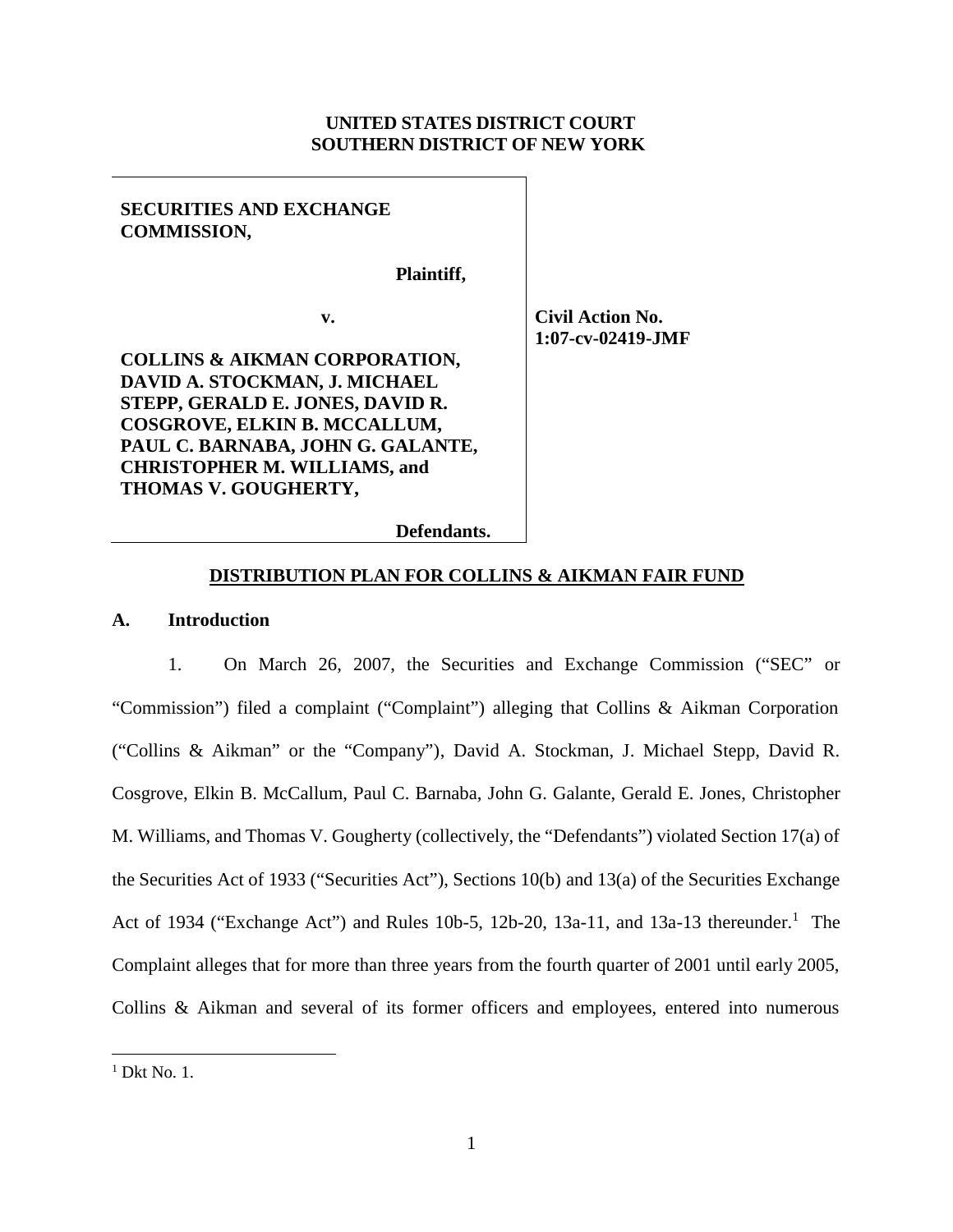improper "round-trip" transactions with Elkin B. McCallum ("McCallum"), a member of Collins & Aikman's Board of Directors and a supplier to the Company, knowing that they were intended to improperly inflate Collins & Aikman's earnings and provide Collins & Aikman with false documents to justify the improper accounting. The Complaint further alleged that Collins & Aikman also inflated its quarterly earnings by improperly recognizing in income numerous rebates received from suppliers in return for anticipated future business and other benefits and improperly recorded discounts on equipment as rebates for past purchases of non-capital goods or services. According to the Complaint, Collins & Aikman and its executives knowingly or recklessly played important roles in connection with the McCallum round-trip transactions, the supplier rebate scheme, or both.

2. On April 20, 2010, the Court entered a Final Judgment as to Defendant Stockman, ordering him to pay disgorgement and prejudgment interest of \$2.4 million and a civil penalty of \$400,000 to the Court.<sup>2</sup> On or about April 28, 2010, Defendant Stockman paid \$2.8 million to the Clerk of the Court and the funds were deposited into the Court Registry Investment System ("CRIS").

3. By order dated December 2, 2019, a Fair Fund ("Fair Fund") was established for the \$2.8 million, along with any accrued interest and earnings thereon, pursuant to Section 308(a) of the Sarbanes-Oxley Act of 2002 and a Tax Administrator, Miller Kaplan Arase LLP, was appointed to fulfill the tax obligations of the Fair Fund.<sup>3</sup> By order dated December 3, 2019, the Court appointed Epiq Class Action & Claims Solutions, Inc. ("Epiq") as the Distribution Agent for the Fair Fund to assist in overseeing the administration and the distribution of the Fair Fund in

<sup>2</sup> Dkt. No. 182.

<sup>3</sup> Dkt. No. 191.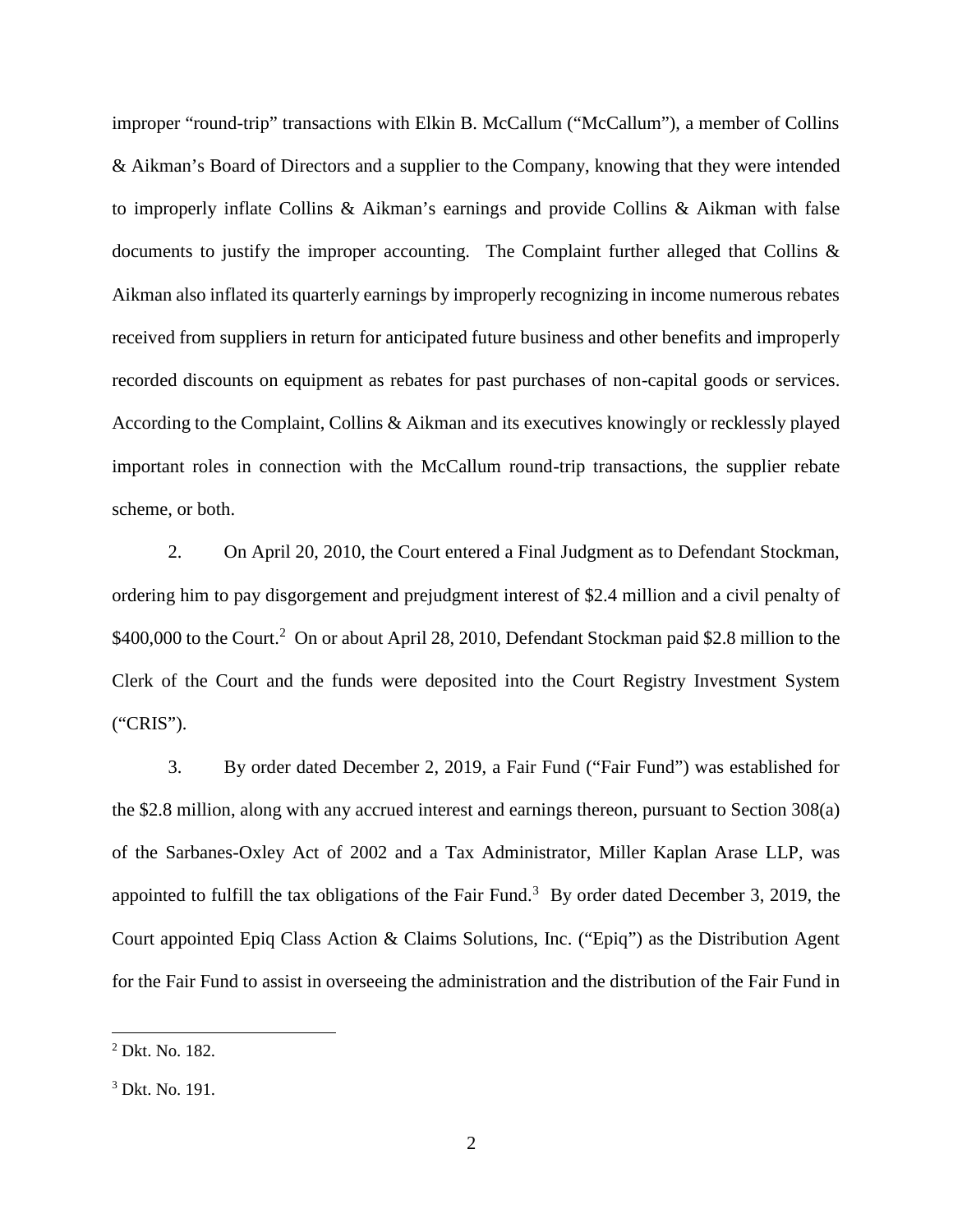coordination with Commission staff, pursuant to the terms of a distribution plan to be approved by this Court.<sup>4</sup>

4. This Distribution Plan (the "Plan") sets forth the methods and procedures for distributing the Fair Fund. The distribution methodology allocates the Fair Fund amongst Eligible Claimants (defined below) based on the Plan of Allocation herein.

**B**. **Definitions**

As used herein, the following definitions shall apply.

5. **"Claim Deficiency Notice"** shall mean the notice sent by the Distribution Agent to Potentially Eligible Claimants whose claims are deficient in one or more ways (*e.g.*, failure to provide required information or documentation). The Claim Deficiency Notice shall advise the Potentially Eligible Claimant of the reason(s) for the deficiency and provide the opportunity to cure such deficiency. A Claim Deficiency Notice shall be provided no later than sixty (60) days after the Claims Bar Date. Subject to certain extensions provided for in this Plan, the deadline to cure deficiencies shall be thirty (30) days from the date of the Claim Deficiency Notice.

6. **"Claimant"** shall mean anyone who files a claim, including all Class Action Authorized Claimants, Class Action Deficient Claimants, and Potentially Eligible Claimants.

7. **"Claims Bar Date"** shall mean the date by which a Proof of Claim Form must be postmarked by or, if not sent by U.S. mail, received by the Distribution Agent to avoid the barring of any right of any Claimant to participate in any distribution from the Fair Fund. The Claims Bar Date shall be ninety (90) days after the Distribution Agent's initial mailing of the Notices. Proof of Claim Forms postmarked or, if not sent by U.S. mail, received after the Claims Bar Date will not be reviewed and evaluated, unless SEC staff so directs the Distribution Agent.

<sup>4</sup> Dkt. No. 193.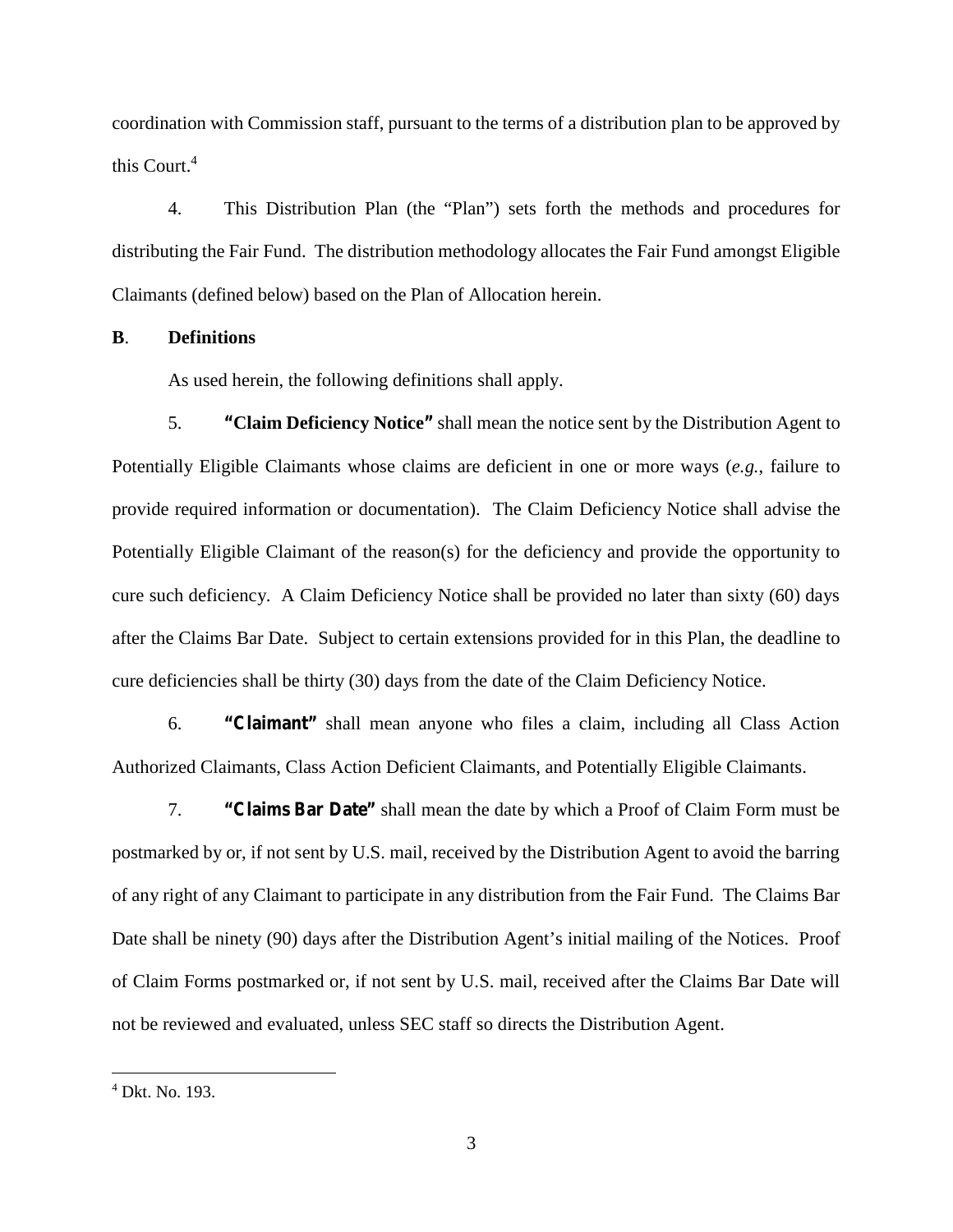8. **"Claims Determination Date"** shall mean the date on or before which the Distribution Agent shall mail Determination Notices to each Claimant who has filed a new or modified Proof of Claim Form. The Claims Determination Date shall be no later than two hundred ten (210) days following the Claims Bar Date.

9. **"Claim Packet"** shall mean the materials relevant to submitting a claim that will be provided to Potentially Eligible Claimants known to the Distribution Agent or those people who requests such materials. The Distribution Agent, in consultation with the Commission staff, shall prepare the Claim Packet, which shall include, at a minimum, a copy of the Distribution Plan Notice and a Proof of Claim Form (together with instructions for completing the Proof of Claim Form).

10. **"Class Actions"** shall mean *In re Collins & Aikman Corporation Securities Litigation Settlement* Civil Action No. 2:06-cv-13555, (E.D. MI) ("Collins I") and *In re Collins & Aikman Corporation Securities Litigation,* Civil Action No. 2:03-cv-71173-GER, (E.D. MI) ("Collins II")*.*

11. **"Class Action Authorized Claimants"** shall mean individuals or entities who filed approved claims in one or both of the Class Actions. Class Action Authorized Claimants are automatically deemed Eligible Claimants with respect only to those transactions as to which a claim was previously authorized in one or both of the Class Actions. Class Action Authorized Claimants may submit a modified Proof of Claim Form to include additional transactions. Class Action Authorized Claimants who do not wish to modify their claims are not required to submit a Proof of Claim Form.

12. **"Class Action Authorized Claimant Notice"** shall mean the Notice that is sent to Class Action Authorized Claimants. This Notice shall inform Class Action Authorized Claimants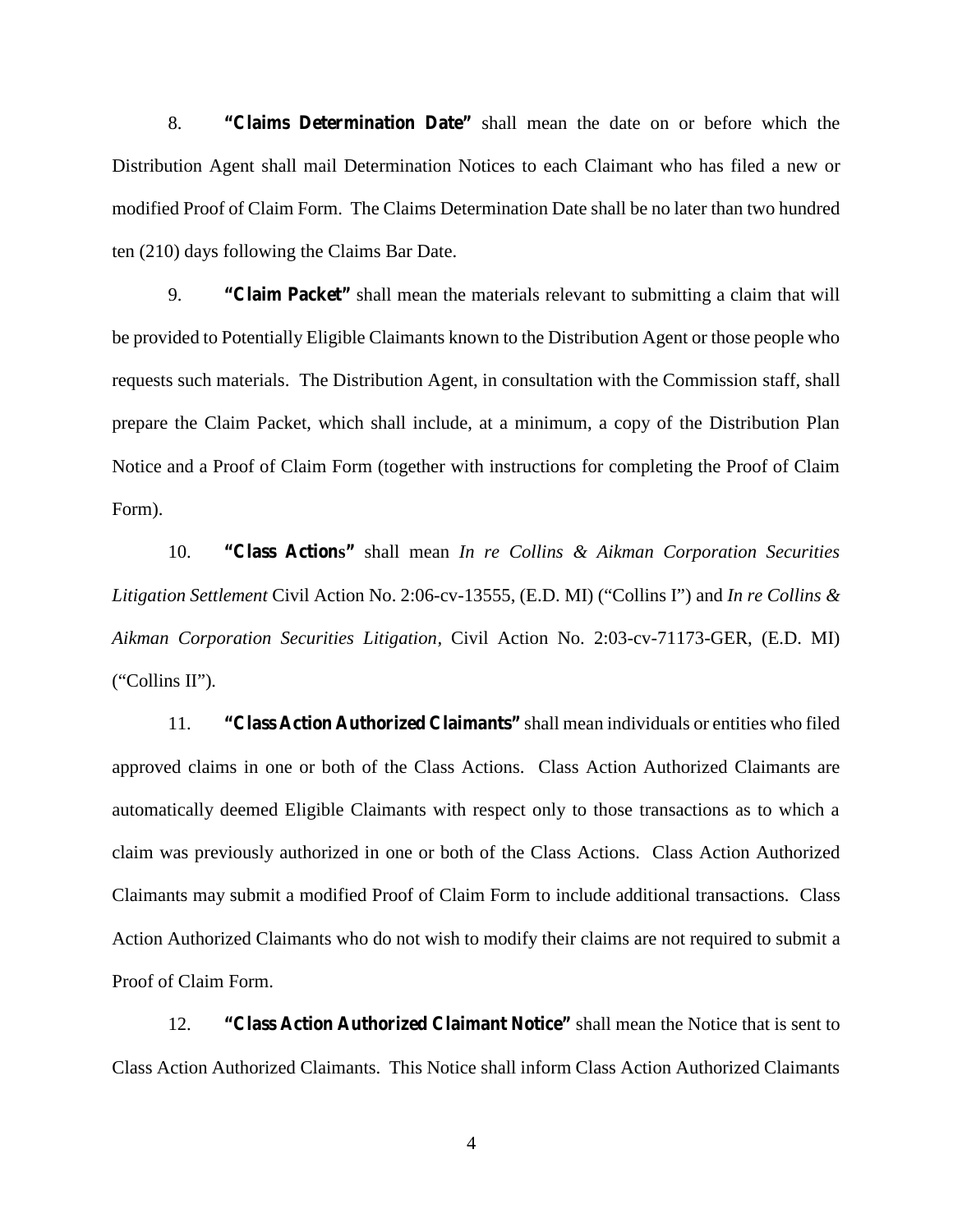that they will automatically be deemed an Eligible Claimant under the Plan with respect to the transactions in the Class Action(s) for which their claim was previously approved, so long as their Distribution Payment equals or exceeds the Minimum Distribution Amount. This notice shall also inform Class Action Authorized Claimants that should they wish to modify the claim they filed in connection with the Class Actions, they may do so by submitting a revised Proof of Claim, along with documentation supporting the additional transactions; all such amendments will be reviewed for eligibility in accordance with this Plan.

13. **"Class Action Deficient Claimants"** shall mean persons or entities who filed claims in the Class Action(s) whose claims were determined to be deficient and who failed to cure such deficiencies in the Class Action(s).

14. **"Class Action Deficient Claim Notice"** shall mean the Notice that is sent to Class Action Deficient Claimants. This Notice shall inform Class Action Deficient Claimants that they will have an opportunity to cure the deficiencies in their Class Action(s) claim(s) by providing the required information and/or documentation. If receipt of such information and/or documentation cures their claims, Class Action Deficient Claimants will be deemed Eligible Claimants under the Plan.

15. **"Court"** shall mean the United States District Court for the Southern District of New York.

16. **"Days"** shall mean calendar days, unless otherwise specified herein.

17. **"Determination Notice"** shall mean the notice, mailed by United States First Class Mail, to each Claimant who has filed a new or modified Proof of Claim Form setting forth the Distribution Agent's determination concerning the eligibility of such claim.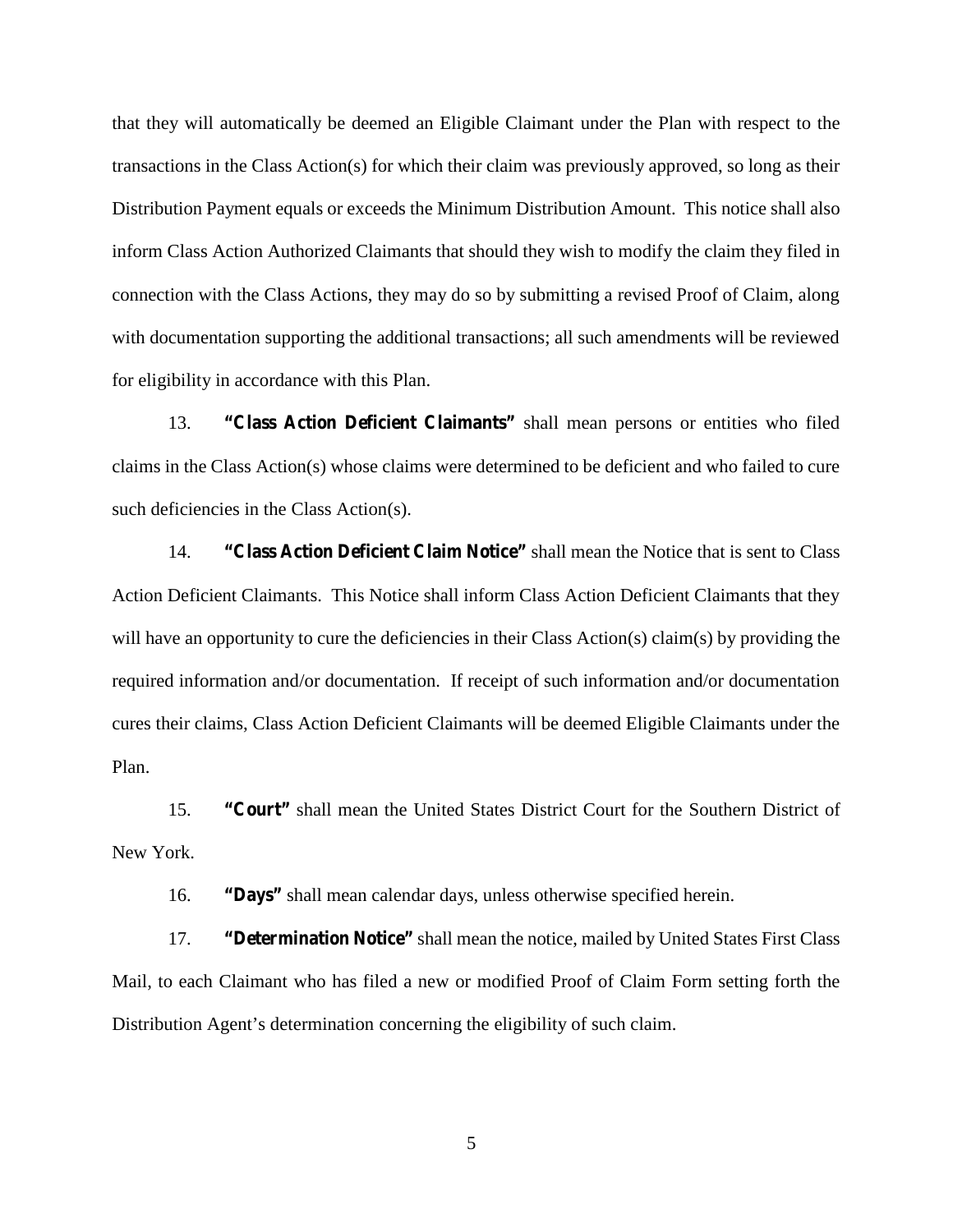18. **"Distribution Agent**" shall mean Epiq, the firm appointed by the Court to administer the Plan.

19. **"Distribution Payment"** shall mean the payment to an Eligible Claimant in accordance with the terms of this Plan.

20. **"Eligible Claimants"** mean persons (other than Excluded Parties) who purchased or otherwise acquired Eligible Securities during the Relevant Period including all Class Action Authorized Claimants, who have a Recognized Claim equal to or greater than the Minimum Distribution Amount.

21. "**Eligible Securities**" means Collins & Aikman common stock, purchased or otherwise acquired during the period from February 21, 2002 through May 17, 2005.

22. **"Excluded Parties"** shall mean (a) any defendant named in the Complaint or in the Class Action(s); (b) members of the immediate family of the individual defendants named in the Complaint or in the Class Action(s); (c) any firm, trust, partnership, corporation, present or former officer, director or other individual or entity in which any of the defendants named in the Complaint or in the Class Action(s) have a controlling interest or which is related to or affiliated with any of the defendants named in the Complaint or in the Class Action(s); (d) the legal representatives, heirs, successors-in-interest or assigns of any such excluded persons or entities; and (e) persons or entities whose only acquisition of Eligible Securities during the Relevant Period was via gift or inheritance if the person from which the Eligible Securities were received did not themselves acquire the Eligible Securities during the Relevant Period. The Proof of Claim Form will require all Claimants, other than Class Action Authorized Claimants who do not amend their claims, to certify that that they are not an Excluded Party.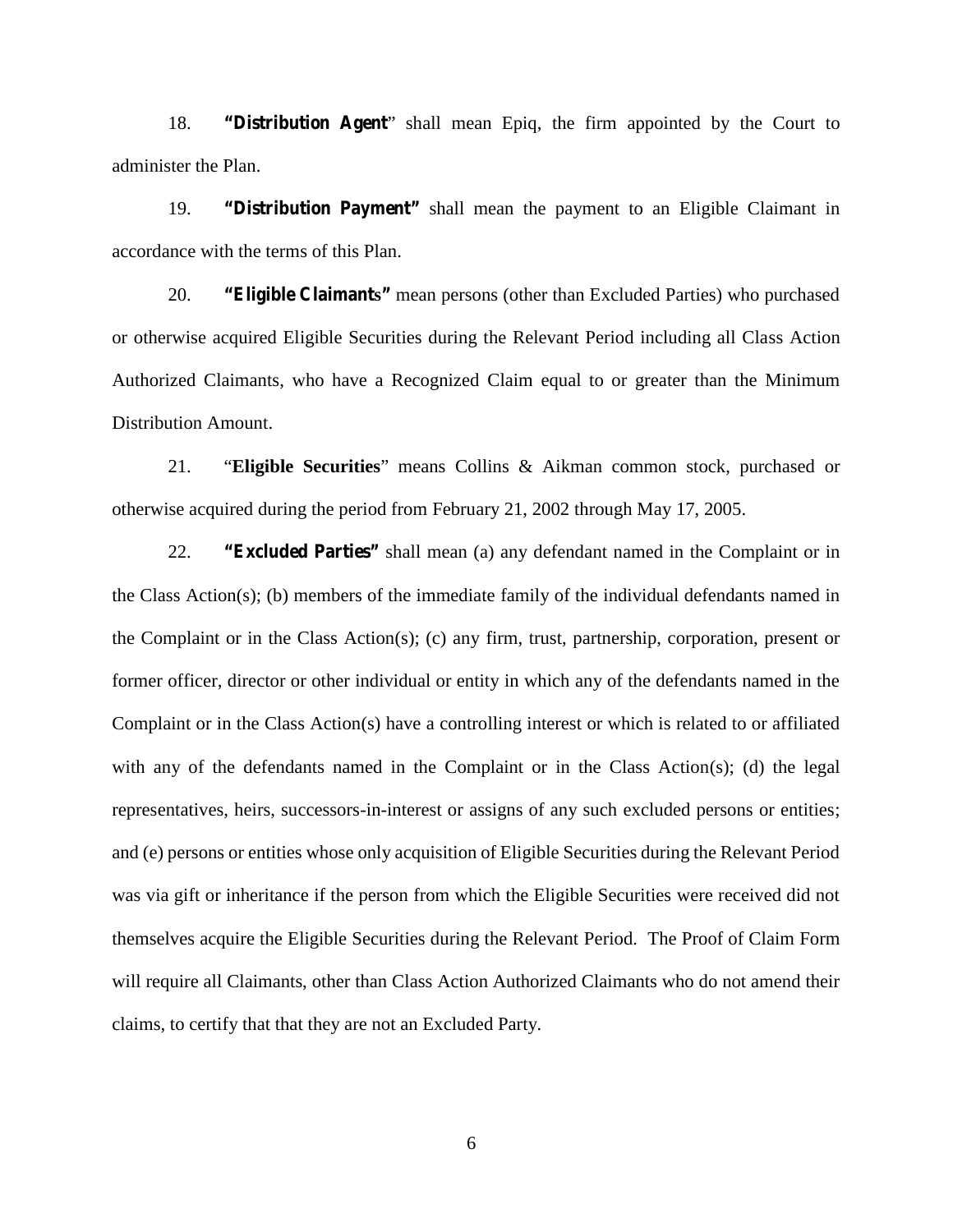23. **Fair Fund**" shall refer to the Fair Fund established by the Court's December 2, 2019 Order, together with any interest earned on those funds or any additions thereto as may be provided by future Court order or agreement in related cases or otherwise.

24. **"Market Loss"** shall mean the amount by which the actual out-of-pocket purchase or acquisition price is greater than the actual sale or holding price of Collins & Aikman common stock.

25. **"Market Profit"** shall mean the amount by which the actual out-of-pocket purchase or acquisition price is less than the actual sale or holding price of Collins & Aikman common stock.

26. "**Minimum Distribution Amount**" shall mean the specified dollar amount that a Distribution Payment must equal or exceed in order for a distribution to be made to an Eligible Claimant. No Eligible Claimant shall receive a distribution unless his, her, or its Distribution Payment is equal to or greater than \$10.00.

27. **"Net Available Fair Fund"** shall mean the Fair Fund, less any taxes that may be assessed against the Fair Fund and any approved fees and expenses of the Tax Administrator and Distribution Agent.

28. **"Net Market Loss"** shall mean any market loss that occurs from the trading of Collins & Aikman common stock during the Recovery Period.

29. **"Net Market Profit" shall mean** any market profit that occurs from the trading of Collins & Aikman common stock during the Recovery Period

30. **"Notice"** shall mean the Class Action Authorized Claimant Notice, the Class Action Deficient Claim Notice or the Potentially Eligible Claimant Notice (collectively, the "Notices").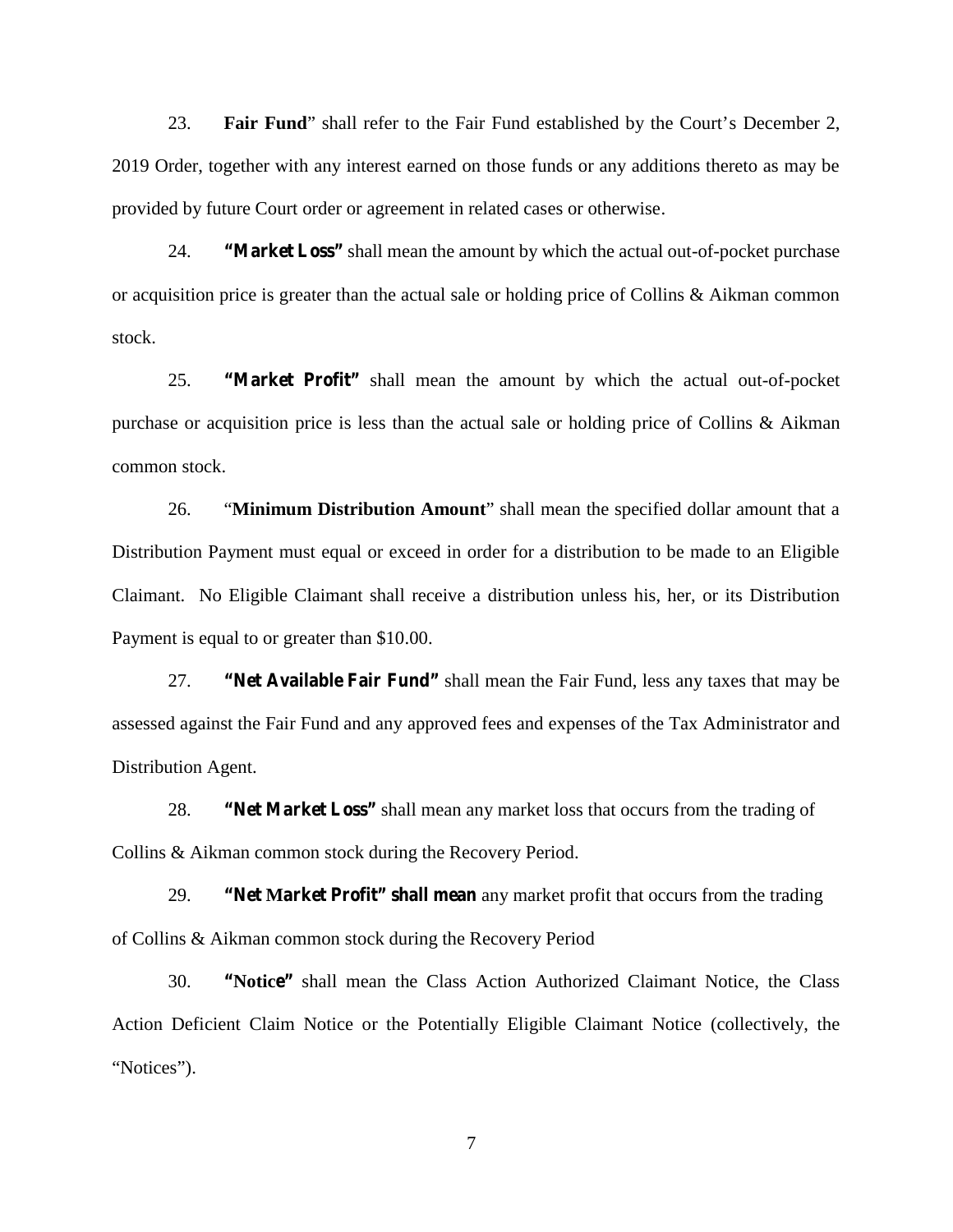31. **"Payee List"** shall mean a list of Eligible Claimants and the amount of each Eligible Claimant's Recognized Claim.

32. "**Plan of Allocation**" shall be the methodology used to calculate a Recognized Claim amount for an Eligible Claimant set forth in Exhibit A attached hereto. The Plan of Allocation is substantially similar to the plans of allocation used in the Class Actions.

33. **"Potentially Eligible Claimants"** shall mean those persons whose names and addresses are in Epiq's Class Action database, but who never filed a claim in the Class Action(s) and other persons asserting that they have possible eligible claims to recover from the Fair Fund.

34. **"Potentially Eligible Claimant Notice"** shall mean the notice mailed to Potentially Eligible Claimants. This notice shall inform all Potentially Eligible Claimants that they must submit a Proof of Claim Form and supporting documentation in order to participate in the distribution of the Fair Fund.

35. "*Pro Rata*" is a computation intended to measure Eligible Claimants' claims against one another. Should the total Recognized Claims of all Eligible Claimants exceed the Net Available Fair Fund, the Distribution Agent will distribute funds to the Eligible Claimants based upon a *Pro Rata* distribution formula. The Distribution Agent shall determine the *Pro Rata* by dividing the total of all Recognized Claims of all Eligible Claimants by the total amount in the Net Available Fair Fund.

36. "*Pro Rata Share*" shall mean each Eligible Claimant's award will be calculated by multiplying the Eligible Claimant's Recognized Claim by the *Pro Rata* amount.

37. "**Proof of Claim Form**" shall mean the form designed by the Distribution Agent in accordance with the terms of the Plan for the filing of a claim, which form shall require, at a minimum, sufficient documentation of all claimed transactions. Proof of Claim Forms will be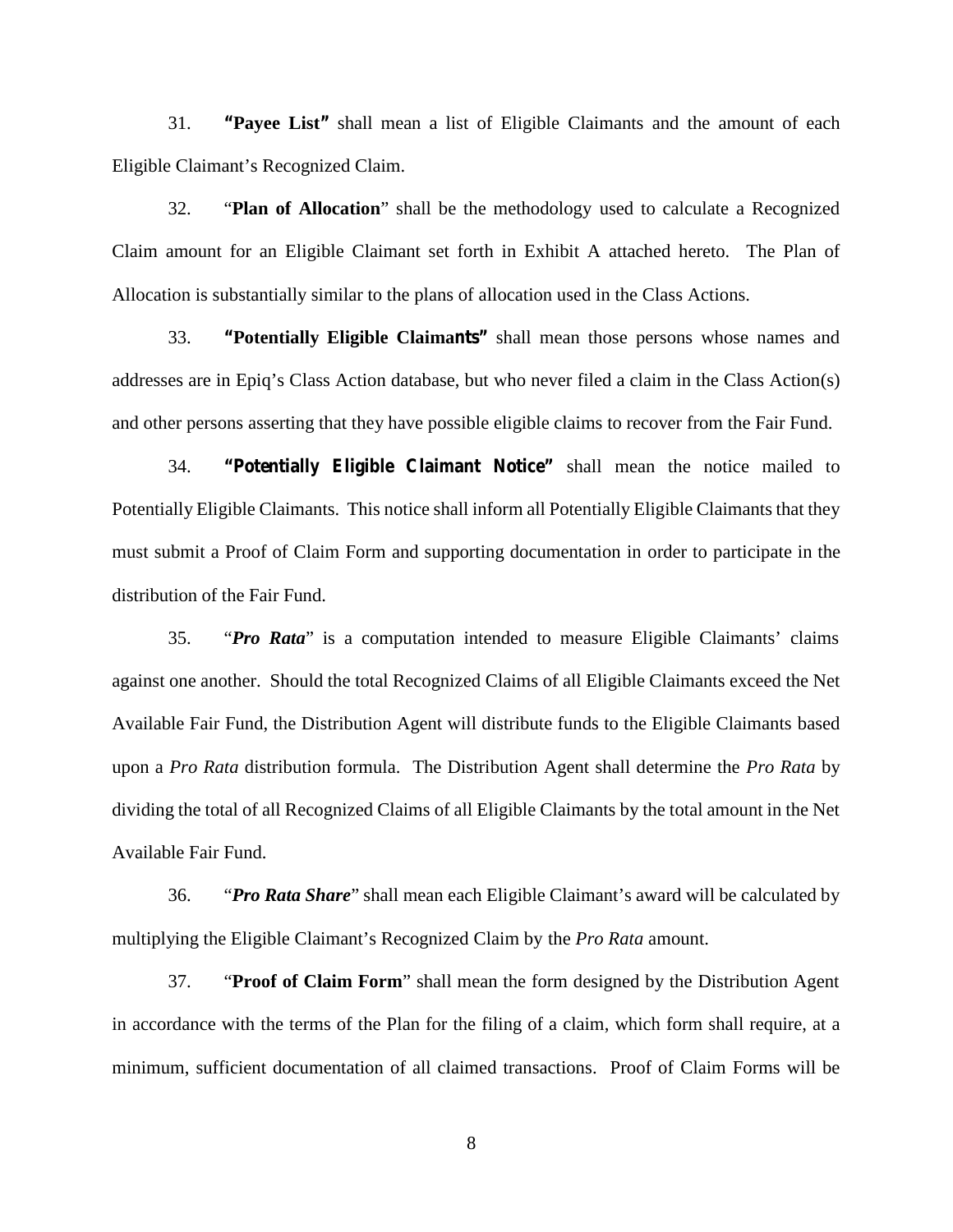available on the website established in connection with the Fair Fund. Claimants may also obtain a Proof of Claim Form from the Distribution Agent via mail, email, or by calling the toll-free helpline established for the Fair Fund.

38. **"Recognized Claim"** shall be the Eligible Claimant's compensable allocation amount, provided it is equal to or greater than the Minimum Distribution Amount, calculated pursuant to the methodology of the Plan of Allocation as set forth in Exhibit A attached hereto. Recognized Claim is not Market Loss or Net Market Loss. Rather, it is a calculation to arrive at a loss figure for purposes of calculating an Eligible Claimant's *Pro Rata Share.*

39. "**Relevant Period**" means the period of time from February 21, 2002 through May 17, 2005.

40. "**Summary Notice**" shall mean the notice published in Investor's Business Daily and via PRNewswire. Such notice (the text of which shall be approved by the Commission staff) shall include, at a minimum, a statement that the Fair Fund was established for the benefit of investors who traded in the Eligible Securities during the Relevant Period, the means of submitting a Proof of Claim Form, and the Claims Bar Date.

41. "**Tax Administrator**" shall mean Miller Kaplan Arase LLP, the firm appointed by the Court on December 2, 2019.

## **C. Allocation of the Fair Fund amongst Eligible Claimants**

42. The Net Available Fair Fund shall be distributed to Eligible Claimants as provided under the terms of the Plan of Allocation, attached hereto as Exhibit A.

43. Should the total Recognized Claims of all Eligible Claimants exceed the Net Available Fair Fund, the Distribution Agent will distribute funds to the Eligible Claimants based upon a *pro rata* distribution formula, provided that an Eligible Claimant's Distribution Payment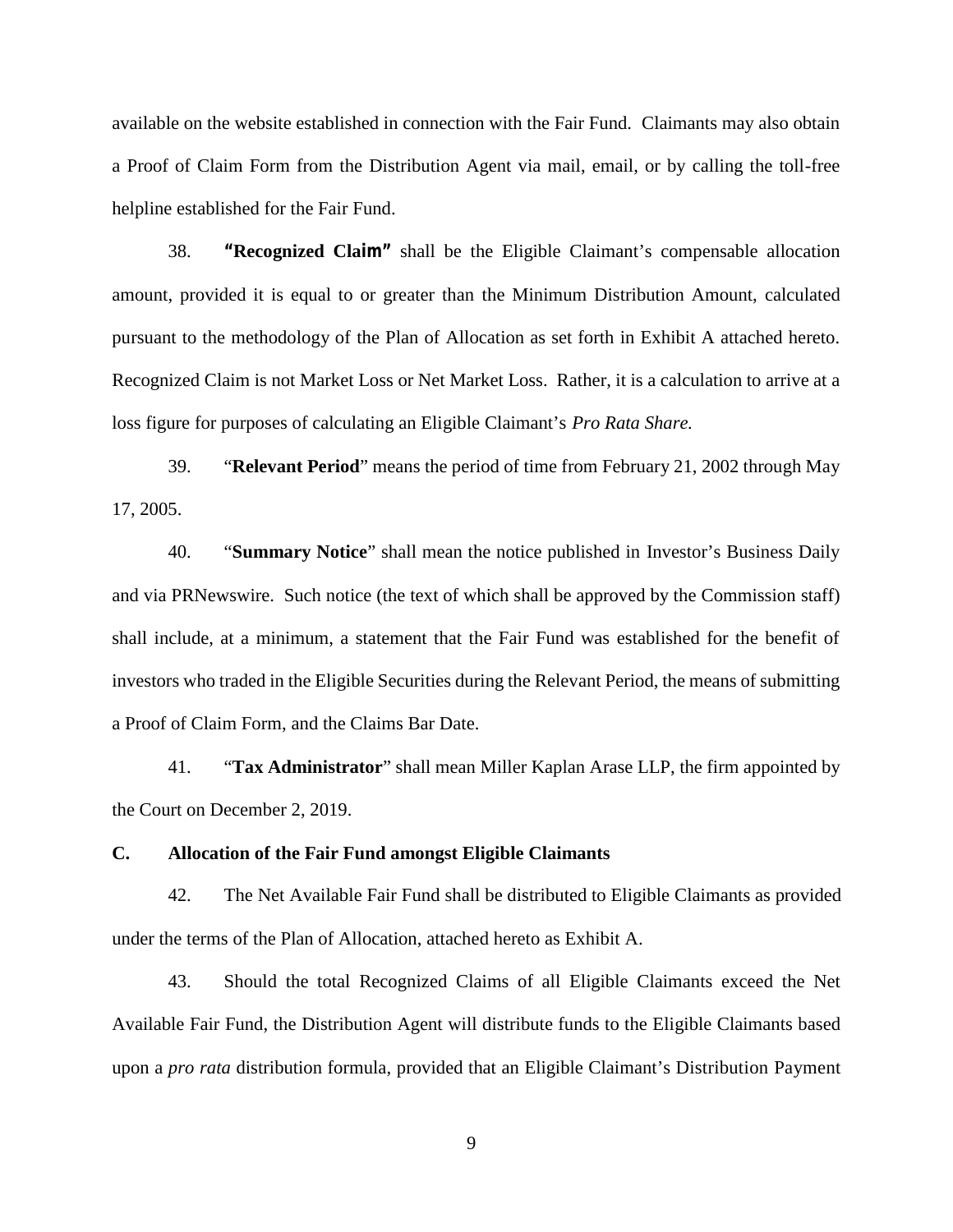equals or exceeds the Minimum Distribution Amount.

## **D. Administration of the Claims Procedures**

#### General Administration Provisions

44. The Distribution Agent shall oversee the administration of the claims, procedures, and distribution as provided in the Plan. The Distribution Agent shall review all submitted claims and supporting documentation and make determinations under the criteria established herein as to the eligibility of Claimants to recover monies and the amount of money to be distributed from the Net Available Fair Fund to each Eligible Claimant. Any claim asserted by a Class Action Deficient Claimant or a Potentially Eligible Claimant shall be in writing and shall provide adequate documentary evidence to substantiate the claim, including all documentary evidence that the Distribution Agent deems necessary or appropriate, including, but not limited to, if available, account statements and trade confirmations.

45. The recipient of Eligible Securities as a gift, transfer, inheritance, devise or operation of law shall be eligible to file a Proof of Claim Form and participate in the distribution of the Fair Fund only to the extent the particular donor or decedent as the actual purchaser of Eligible Securities would have been eligible. The recipient of Eligible Securities during the Relevant Period by gift, transfer, inheritance, devise, or operation of law shall not otherwise be eligible to file a Proof of Claim Form with respect to such securities, and shall not be deemed the assignee of any claim relating to the purchase of such securities unless specifically so provided in the instrument of gift or assignment. However, the donee and the donor may not both make a claim with regard to the same Eligible Securities. If both the donor and the donee make such a claim, only the claim filed by the donee will be honored.

46. Regarding claims on behalf of a retirement plan covered by Section 3(3) of ERISA,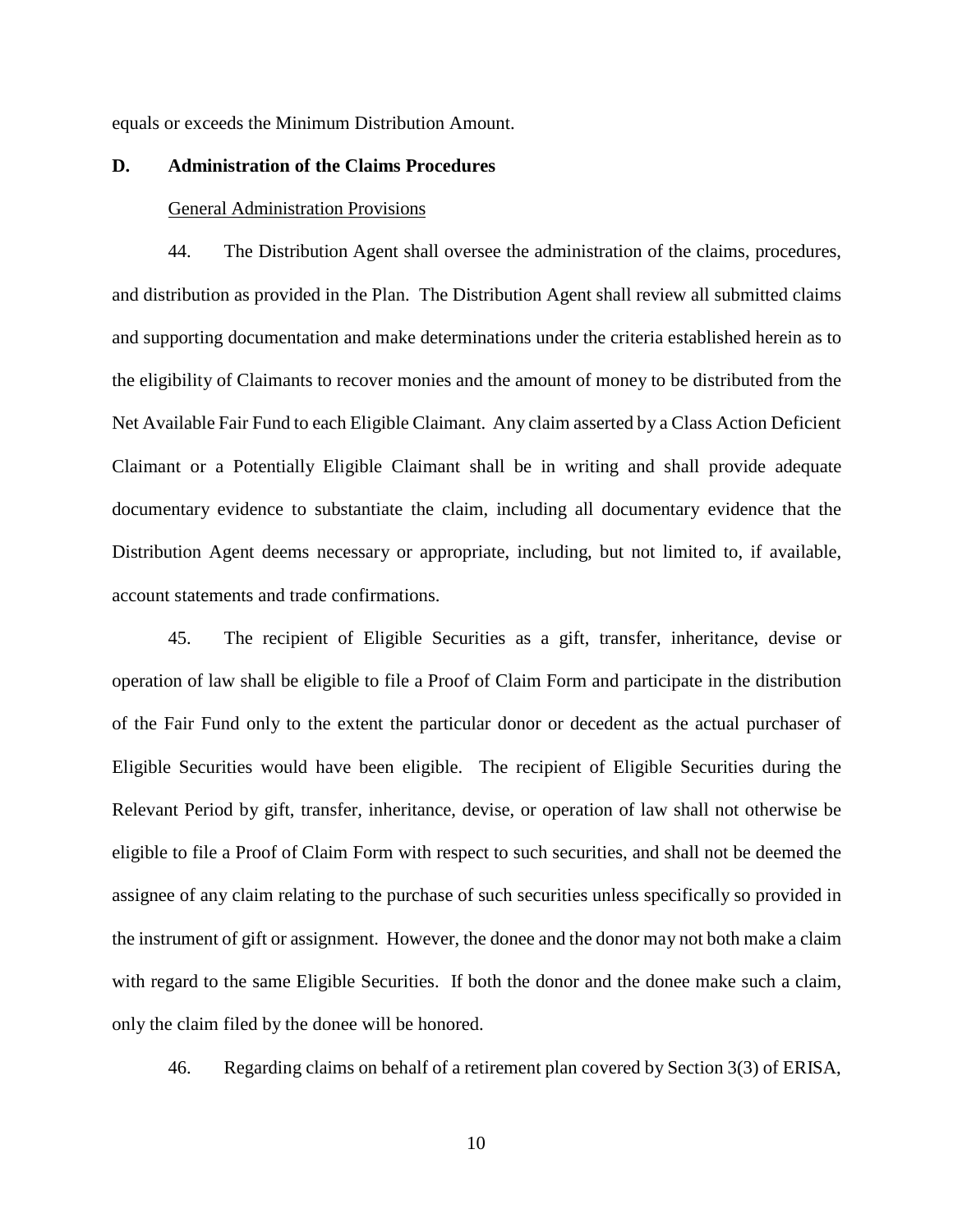29 U.S.C. § 1002(3), which do not include Individual Retirement Accounts, and for which such claims are properly made by the custodian or fiduciary of the retirement plan and not by the retirement plan's participants, the Distribution Agent shall distribute any payments on such claims directly to the custodian or fiduciary of the retirement plan. The distribution shall be accompanied by a list of retirement plan participants and the number of shares owned by each retirement plan participant, if that information is known to the Distribution Agent or provided to the Distribution Agent. The custodian or fiduciary of the retirement plan shall distribute any payments received in a manner consistent with its fiduciary duties and the account or retirement plan provisions. With respect to any retirement plan that has been closed prior to the Distribution Agent's identification of Eligible Claimants, the Distribution Agent shall endeavor to distribute funds directly to the beneficial account holders of such retirement plans if the information required for such a distribution is known to or provided to the Distribution Agent prior to the Claims Bar Date.

47. The Distribution Agent shall take reasonable and appropriate steps to distribute the Fair Fund according to this Plan. The Distribution Agent will inform Commission staff of any changes needed to this Plan. Upon agreement with Commission staff, the Distribution Agent may implement immaterial changes to this Plan to effectuate its general purposes. If a change is deemed to be material by Commission staff, Court approval is required prior to implementation by amending the Plan.

48. The Distribution Agent may extend any procedural deadline contained in this Plan for good cause shown, if agreed upon by the Commission staff.

#### The Notices Process

49. Within forty-five (45) days following the entry by the Court of its order approving the Plan, the Distribution Agent shall: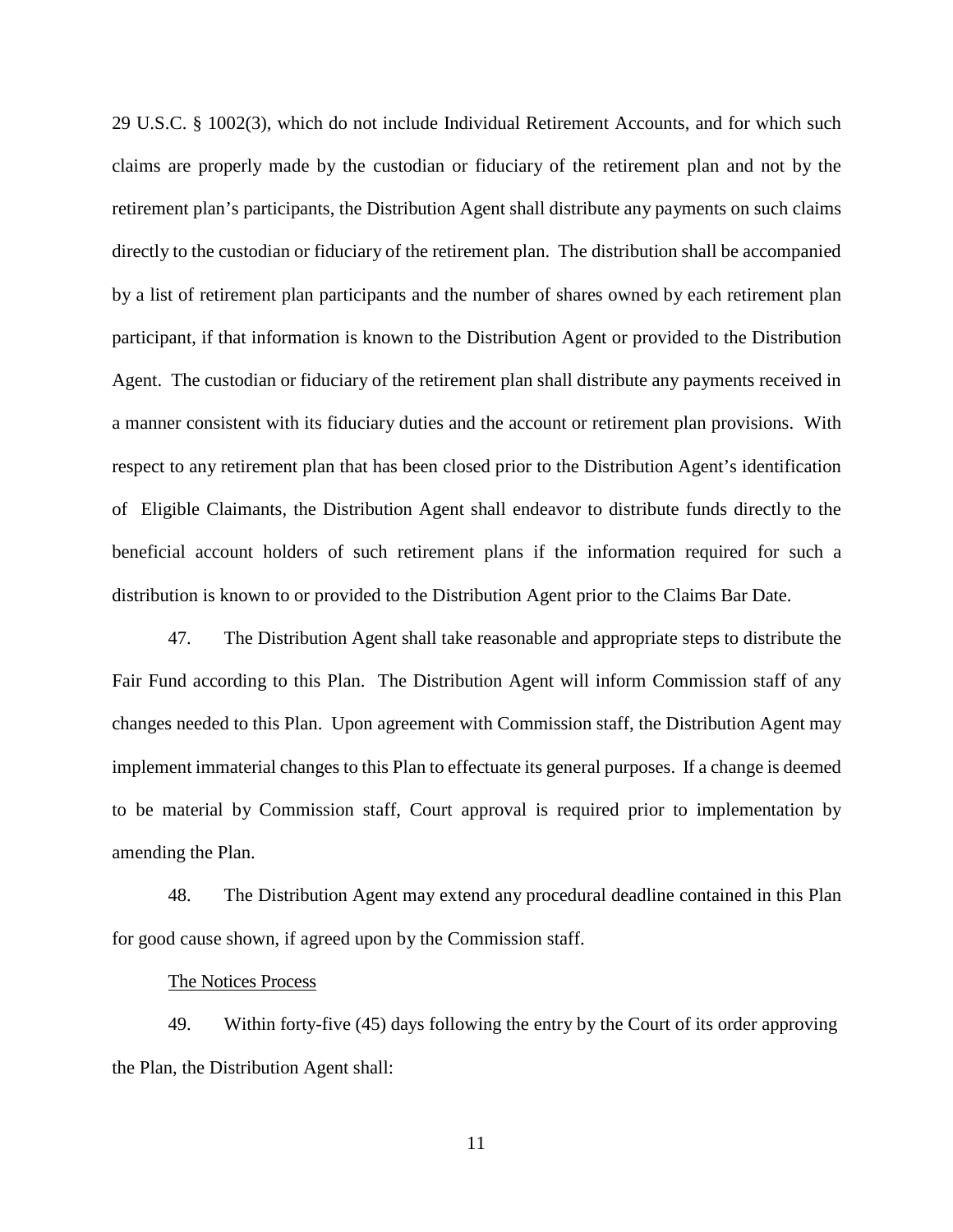- a. design each of the Notices, which shall be submitted to Commission staff for review and approval;
- b. create a mailing and claims database of all Class Action Authorized Claimants, Class Action Deficient Claimants and Potentially Eligible Claimants based on the Distribution Agent's records in the Class Actions;
- c. run a National Change of Address ("NCOA") search to retrieve updated addresses for all records in the database;
- d. mail by United States First Class Mail a Notice, as applicable, to each Class Action Authorized Claimant, each Class Action Deficient Claimant, and each Potentially Eligible Claimant known to the Distribution Agent;
- e. establish a specific website constructed for the administration of the Fair Fund (www.SECvCollinsandAikmanFairFund.com), which will contain the approved Plan, the Notices, the Proof of Claim Form and other relevant documents;
- f. provide a copy of the Plan and Notices to Commission staff for posting to its website and request that the Commission establish a link to the Fair Fund's website;
- g. establish and maintain a traditional mailing address and an email address, which will be listed on all correspondence from the Distribution Agent;
- h. establish a toll-free telephone call-in number (833-991-1534) by which Claimants can obtain information about the Fair Fund; and
- i. publish a copy of Summary Notice, approved by Commission staff, in the Investor's Business Daily and disseminate the Summary Notice via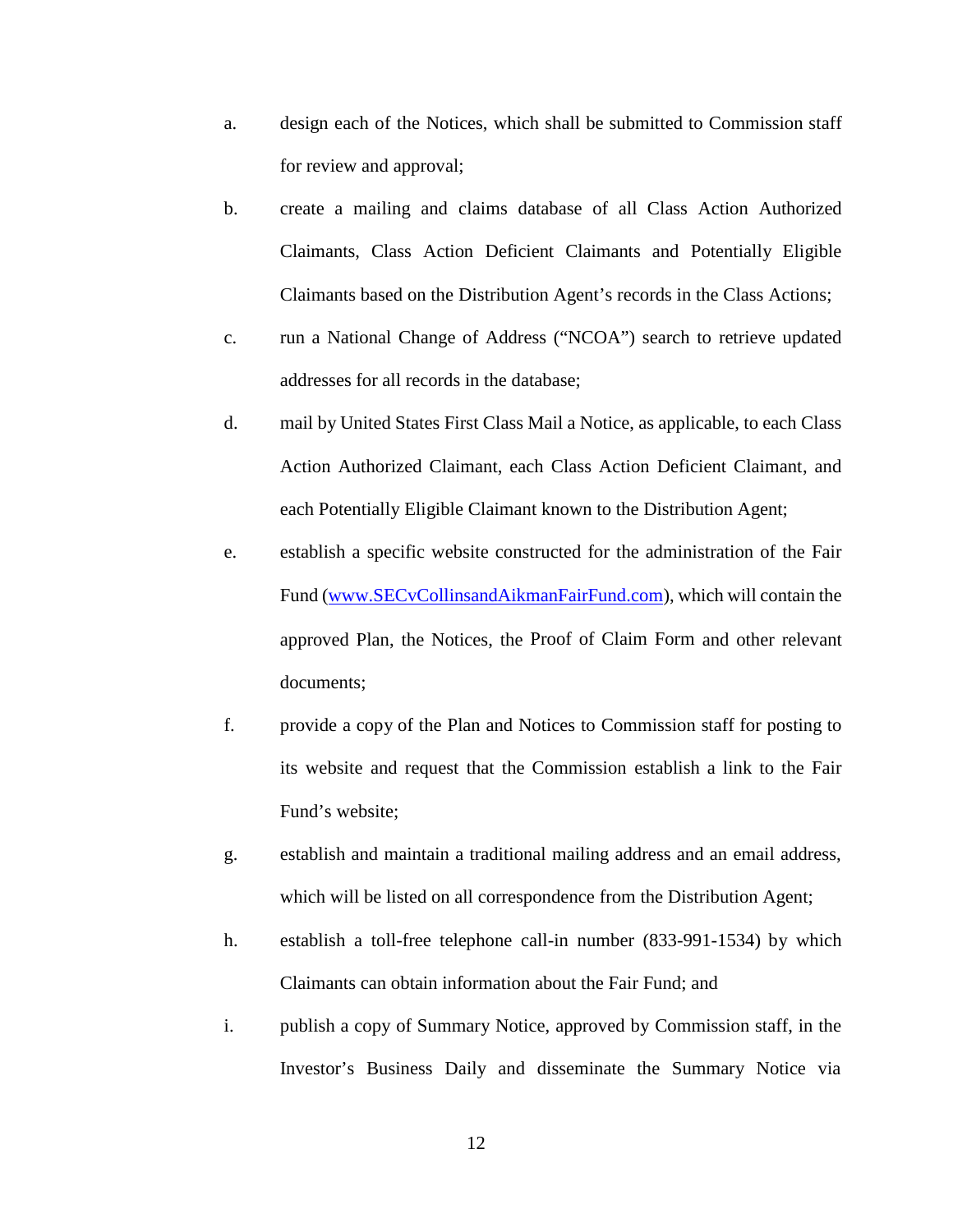PRNewswire, on a single occasion, within five (5) days of the date of the mailing of the Notices.

50. On an on-going basis, after the first Notices are mailed but before the Claims Bar Date, the Distribution Agent shall continue to supply the Notices to persons who contact the Distribution Agent requesting a copy via mail, phone or e-mail.

51. The Distribution Agent shall attempt to locate anyone whose Notice has been returned by the United States Postal Service ("USPS") as undeliverable by conducting an NCOA search. The Distribution Agent shall immediately re-mail any returned undelivered mail for which the USPS has provided a forwarding address.

52. The Distribution Agent may engage a third-party search firm to conduct more rigorous searches for persons whose Notice is returned as undeliverable. Additional efforts to identify new addresses for returned undelivered mail will be conducted as necessary and economically reasonable after consultation with the Commission staff.

53. Unless extended in consultation with the Commission staff, the claims filing period shall be no more than ninety (90) days from the earliest postmarked date of the Notices.

54. To avoid being barred from asserting a claim, on or before the Claims Bar Date, each Class Action Authorized Claimant who chooses to modify their Class Action approved claim(s) must submit documentation to the Distribution Agent supporting their modified claim. Further, any Class Action Deficient Claimant must submit to the Distribution Agent all required supporting documentation to cure their deficient Class Action claim(s), and any Potentially Eligible Claimant who did not file a claim in the Class Action(s) must submit to the Distribution Agent a properly completed Proof of Claim Form together with all required supporting documentation. The Distribution Agent may extend the Claims Bar Date for any Claimant for good cause shown, with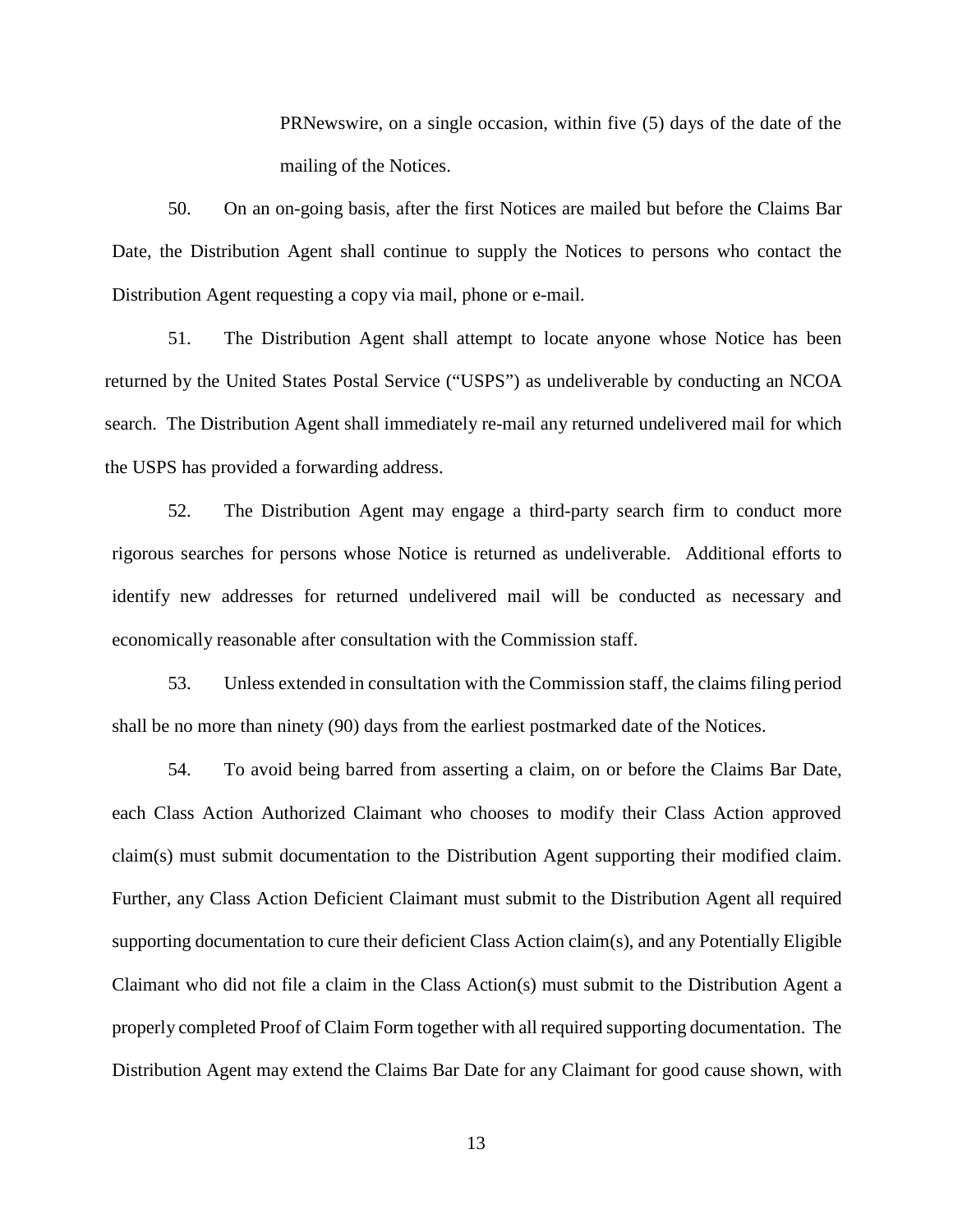approval by Commission staff, in which event such extension shall constitute the Claims Bar Date for such Claimant. Such decisions of the Distribution Agent and Commission staff are final and not subject to challenge. The burden shall be upon each Claimant to ensure that its Proof of Claim Form has been timely received by the Distribution Agent.

#### Review of Claims and Notification

55. All Proof of Claim Forms must be postmarked by the Claims Bar Date, addressed as follows:

## SEC v. Collins & Aikman Fair Fund P.O. Box 10668 Dublin, OH 43017-9368

56. The Distribution Agent shall review each new or amended Proof of Claim Form received to determine the validity and amount of such claim, together with any additional conclusions of the Distribution Agent on other issues relevant to the claim. Each Claimant, other than Class Action Authorized Claimants who do not modify their claims, shall have the burden of proof to establish the validity and amount of his, her or its claim, and that he, she or it qualifies as an Eligible Claimant; and the Distribution Agent shall have the right to request, and the Claimant shall have the burden of providing to the Distribution Agent, any additional information and/or documentation deemed relevant by the Distribution Agent.

57. The Distribution Agent shall provide a Claim Deficiency Notice to each Claimant who files a new or modified Proof of Claim that is deficient, in whole or in part. The Claim Deficiency Notice will set forth the reason(s) why the claim is deficient and instructions on how to cure the deficiency.

58. Any claimant who has received a Claim Deficiency Notice shall have thirty (30) days from the date of the Claim Deficiency Notice to cure any deficiencies identified in the Claim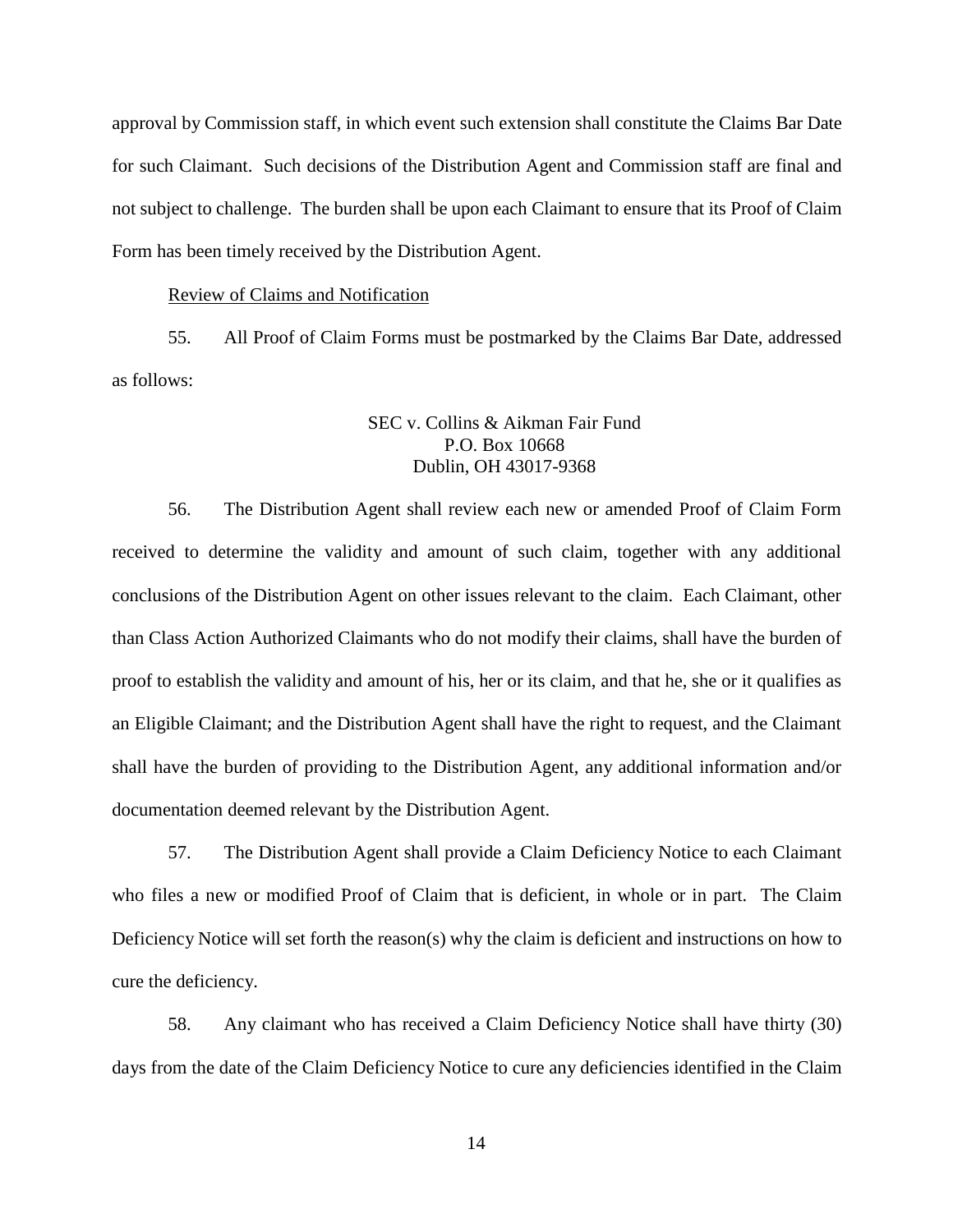Deficiency Notice.

59. Any Claimant, other than Class Action Authorized Claimants who do not modify their claims, who has failed to file an appropriate Proof of Claim in a timely manner, or who has failed to timely cure a deficiency identified in a Claim Deficiency Notice, is not permitted to object to the barring or denial of his, her or its claim on the basis that:

- a. the Distribution Agent failed to mail, or to properly mail, or that such Claimant failed to receive, a copy of the Notice, Proof of Claim Form, Claim Deficiency Notice, or the relevant Determination Notice;
- b. the Distribution Agent failed to record properly the receipt of an initial Proof of Claim Form, or a revised Proof of Claim Form to cure deficiencies, or the requisite supporting documentation; or
- c. a Claimant's name and/or proper contact information was not properly recorded in the Distribution Agent's records.

60. On or before the Claims Determination Date, the Distribution Agent shall mail by United States First Class Mail a Determination Notice to each Claimant who has filed a new or modified Proof of Claim Form with the Distribution Agent, setting forth the Distribution Agent's conclusion concerning such claim. In the event a claim is denied, in whole or in part, the Distribution Agent will state the reason for such denial. All determinations made by the Distribution Agent in accordance with the Plan shall be final.

61. All Claimants have the burden of providing the Distribution Agent with any changes to his, her or its name or mailing address.

#### Plan of Allocation

62. After the preliminary calculations have been made, any Eligible Claimant whose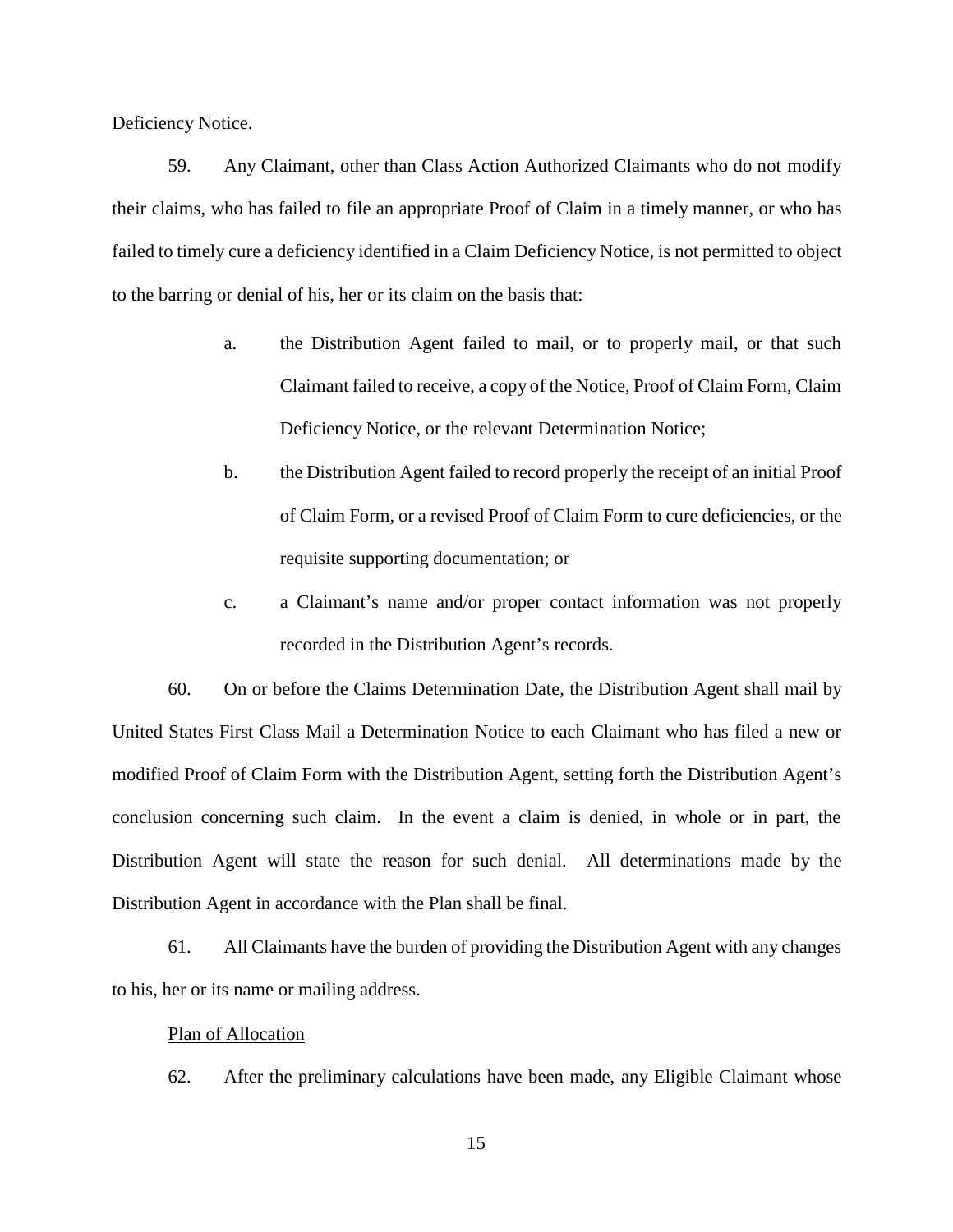Distribution Payment would be less than the Minimum Distribution Amount will be removed from the pool of Eligible Claimants.

63. Final calculations will then be made for all remaining Eligible Claimants on a *Pro Rata* Share basis to arrive at their Recognized Claim.

#### Provisions for the Tax Administrator

64. The Fair Fund is a Qualified Settlement Fund within the meaning of Section 468B(g) of the Internal Revenue Code of 1986, as amended, 26 U.S.C. § 468B(g), and related regulations, 26 C.F.R. §§ 1.468B-1 through 1.468B-5. The Tax Administrator is the administrator of the QSF, for purposes of Treas. Reg. § 1.468B-2(k)(3)(I), and shall satisfy the tax related administrative requirements imposed by Treas. Reg. § 1.468B-2, including, but not limited to:

- a. obtaining a taxpayer identification number;
- b. timely requesting funds necessary for the timely payment of all applicable taxes, the timely payment of taxes for which the Tax Administrator has received funds, and the filing of applicable returns; and
- c. fulfilling any information reporting or withholding requirements required for distributions from the Net Available Fair Fund.

65. The Distribution Agent shall cooperate with the Tax Administrator in providing any information necessary to ensure income tax compliance, including but not limited to tax obligations resulting from the Fair Fund's status as a QSF and the Foreign Account Tax Compliance Act ("FATCA").

66. All taxes will be paid from the Fair Fund, subject to the review and approval of Commission staff.

## Provisions for the Distribution Agent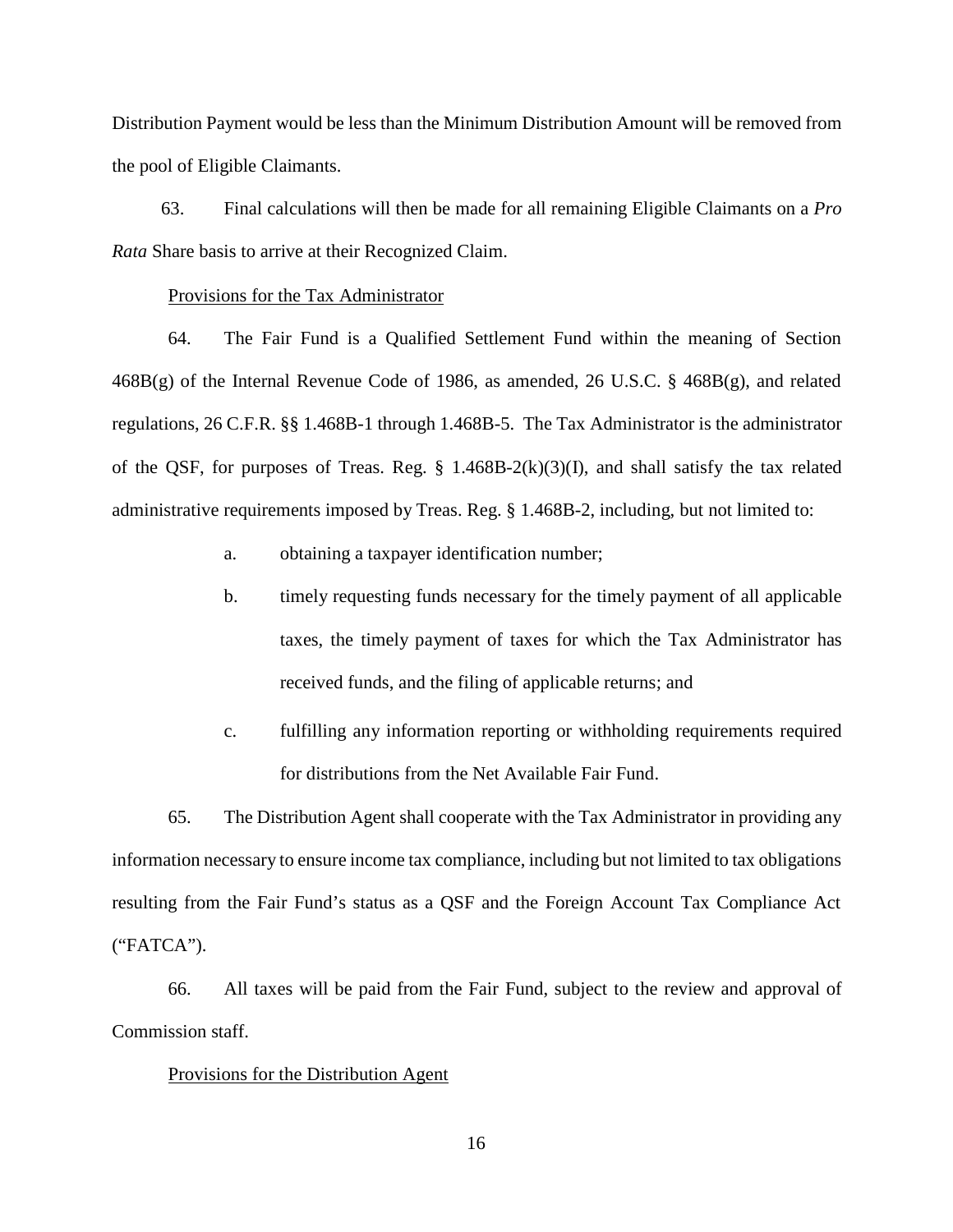67. The Distribution Agent is authorized to enter into agreements with financial institutions ("Institutions") as may be appropriate or necessary in the administration of the Fair Fund, provided such Institutions are not excluded pursuant to other provisions of the Plan. In connection with such agreements, the Institutions shall be deemed to be agents of the Distribution Agent under the Plan.

68. The Distribution Agent will be entitled to reasonable administrative fees and expenses in connection with the administration and distribution of the Fair Fund, which shall be paid from the Fair Fund, upon Court approval (including any such fees and expenses incurred by agents, consultants or third-parties retained by the Distribution Agent in furtherance of its duties). The Distribution Agent will invoice all fees and expenses for the administration and distribution of the Fair Fund on a quarterly basis directly to Commission staff.

69. The Distribution Agent may be removed *sua sponte* at any time by the Court, and replaced with a successor. In the event the Distribution Agent decides to resign, it will first give written notice to the Commission staff and the Court of such intention, and such resignation will not be effective until the Court has appointed a successor. The Distribution Agent will then follow such instructions as such successor or the Court provides in turning over management of the Fair Fund.

#### Procedures for Distributing the Net Available Fair Fund

70. The Distribution Agent shall distribute the Net Available Fair Fund to all Eligible Claimants only after all timely submitted Proof of Claim Forms have been processed and all Claimants whose claims have been rejected or disallowed, in whole or in part, have been notified and provided the opportunity to cure pursuant to the procedures set forth above.

71. The Distribution Agent shall prepare a Payee List. The total Recognized Claim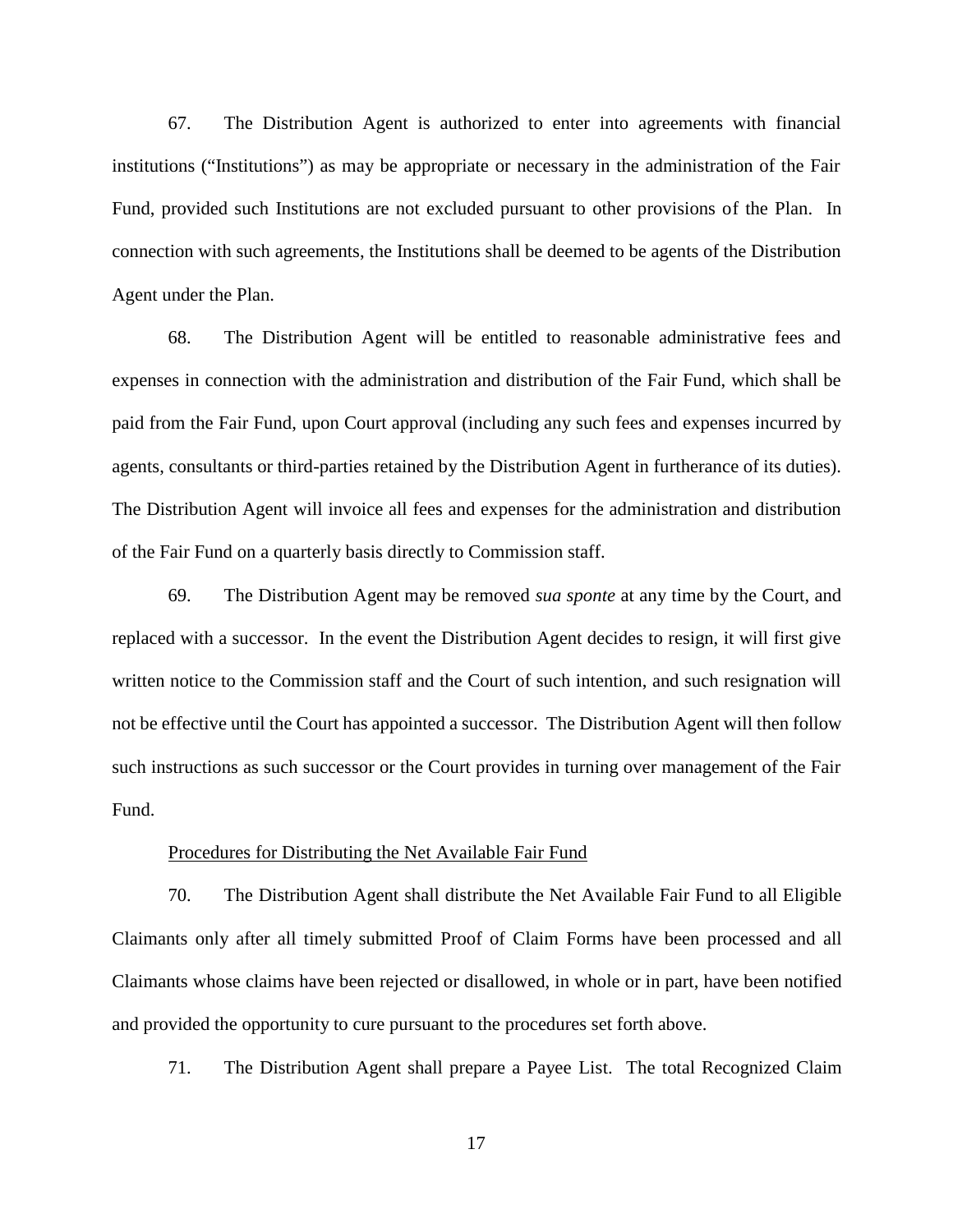recorded in the Payee List will be in an amount adjusted for reserves for the fees and expenses of the Tax Administrator and Distribution Agent and taxes, as requested by the Tax Administrator and approved by Commission staff.

72. The Distribution Agent will also provide a "reasonable assurances letter" to the Commission staff, representing that the Payee List: (a) was compiled in accordance with the Plan; (b) is accurate as to Eligible Claimants' names, addresses, and their Recognized Claim; and (c) provides all information necessary to make to each Eligible Claimant a payment equal to the amount of the applicable Recognized Claim for such Eligible Claimant.

73. Upon receipt of the Payee List and reasonable assurances letter, the Commission staff will seek an order from the Court to disburse the funds identified in the Payee List in accordance with the provisions of the Plan. Upon issuance of an order to disburse by the Court, Commission staff will direct the transfer of funds to the "Escrow Account." The Distribution Agent shall then distribute the funds to Eligible Claimants as provided for in the Plan.

74. Prior to disbursement of the Net Available Fair Fund, the Distribution Agent will establish account(s) described in the following paragraph at a United States commercial bank (the "Bank"), that is acceptable to the Commission staff.

75. The Distribution Agent shall establish with the bank an Escrow Account pursuant to an escrow agreement (the "Escrow Agreement") to be provided by the Commission staff, in the name of and bearing the Employer Identification Number ("EIN") of the QSF as described above. The Distribution Agent shall also establish with the Bank a separate "Deposit Account" (*e.g.* controlled distribution account, managed distribution account, linked checking and investment account) for the purpose of funding distribution payments to be distributed to Eligible Claimants by the Distribution Agent pursuant to the Plan. The name of each account shall be in the following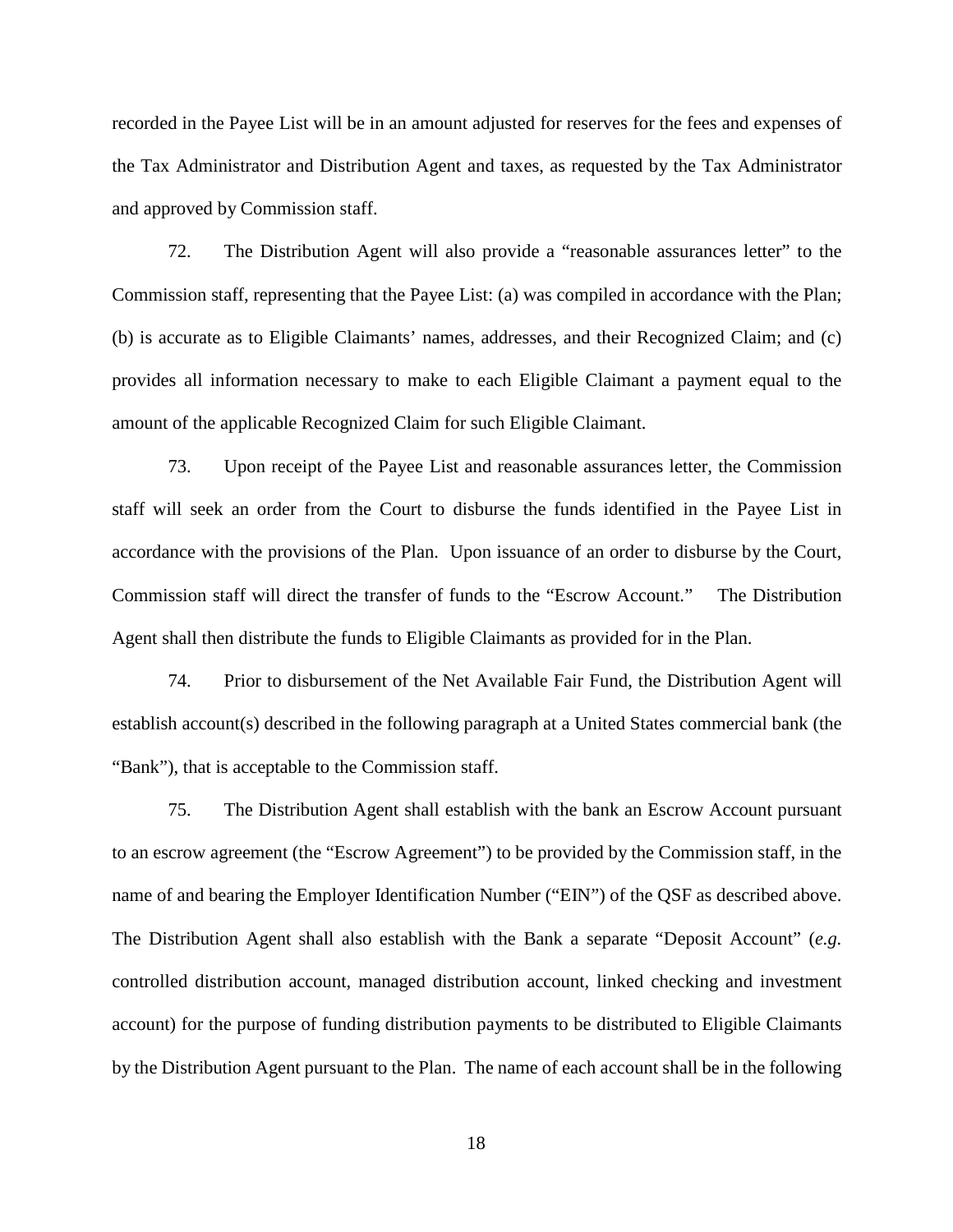form: SEC v Collins and Aikman Fair Fund (EIN XX-XXXXXXX), as custodian for the benefit of investors allocated a distribution pursuant to the Plan in *SEC v, Collins & Aikman Corporation et al. – Civ. Act. No. 01:07-cv-02419-SAS (S.D.N.Y.).*

76. During the term of the Escrow Agreement, if invested, the Escrow Account shall be invested and reinvested in short-term United States Treasury securities backed by the full faith and credit of the United States Government or an agency thereof, of a type and term necessary to meet the cash liquidity requirements for payments to Eligible Claimants, and tax obligations, including investment or reinvestment in a bank account insured by the Federal Deposit Insurance Corporation ("FDIC") up to the guaranteed FDIC limit, or in money market mutual funds registered under the Investment Company Act of 1940 that invest 100% of their assets in direct obligations of the United States government. The Distribution Agent shall provide duplicate original bank and/or investment statements on any accounts established by the Distribution Agent to the Tax Administrator on a quarterly basis and shall assist the Tax Administrator in obtaining mid-cycle statements, as necessary.

77. The Distribution Agent shall deposit or invest funds in the Escrow and Deposit Accounts so as to result in the maximum reasonable net return, taking into account the safety of such deposits or investments. In consultation with the Commission staff, the Distribution Agent shall work with the Bank on an ongoing basis to determine an allocation of funds between the Escrow and Deposit Accounts.

78. All funds shall remain in the Escrow Account, separate from bank assets, pursuant to the Escrow Agreement until needed to satisfy a presented check. All checks presented for payment or electronic transfer will be subject to "positive pay" controls (*e.g.* check number and check amount) before they are honored by the Bank, at which time funds will be transferred from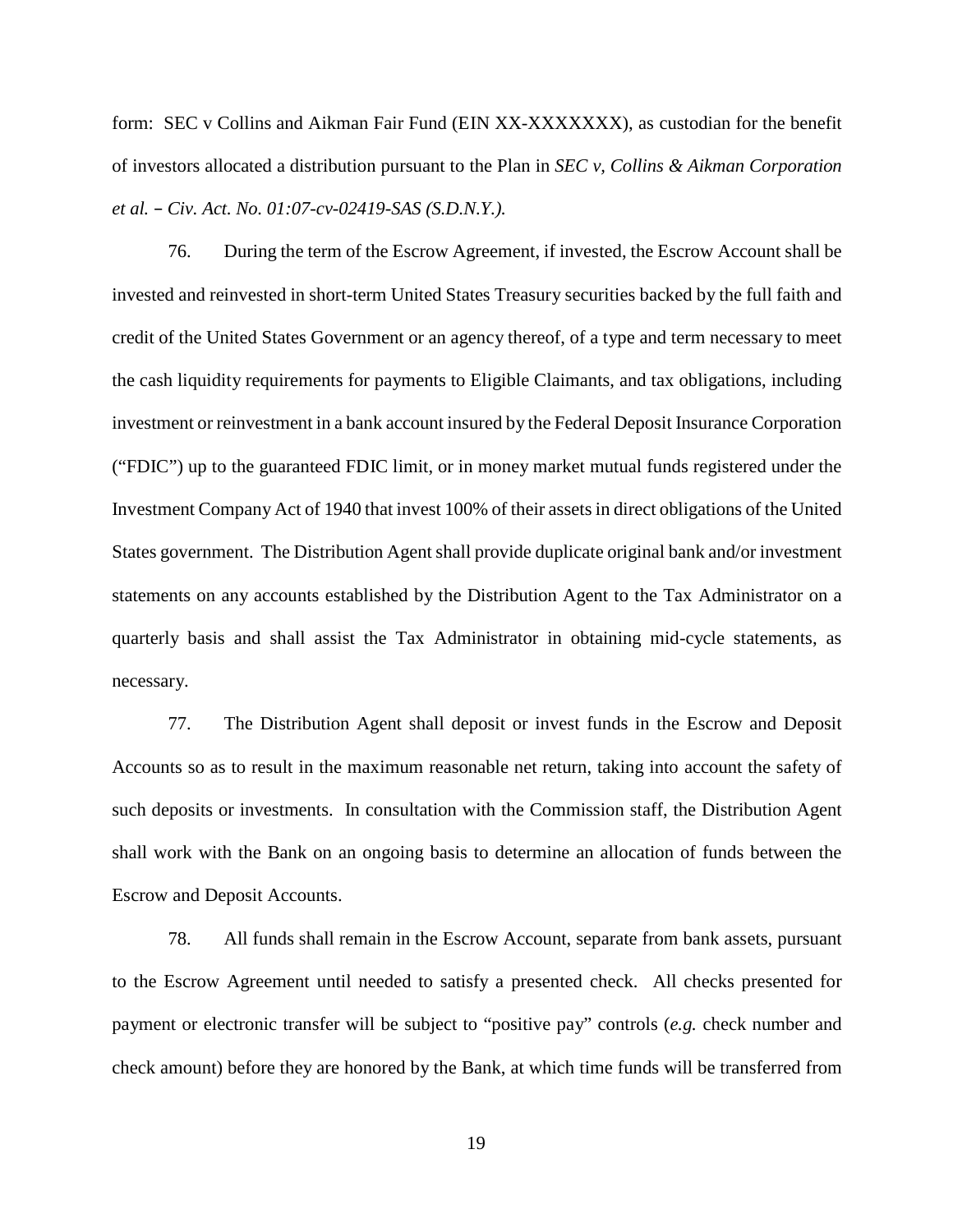the Escrow Account to the distribution account to pay the approved checks.

79. All payments to Eligible Claimants shall be preceded or accompanied by a communication that includes, as appropriate: (a) a statement characterizing the distribution; (b) a statement that the tax treatment of the distribution is the responsibility of each recipient and that the recipient should consult his, her or its tax advisor for advice regarding the tax treatment of the distribution; (c) a statement that checks will be void after one hundred twenty (120) days; and (d) contact information for the Distribution Agent, to be used in the event of any questions regarding the distribution. Any such information letter or other mailing to recipients characterizing their distributions shall be submitted to the Commission staff and Tax Administrator for review and approval. Distribution checks, on their face, or in the accompanying mailing will clearly indicate that the money is being distributed from a Fair Fund overseen by the Commission to compensate investors for harm as a result of securities law violations.

80. The Distribution Agent, and/or each of its designees, agents and assistants, shall be entitled to rely on all outstanding rules of law and any Orders issued by, the Court; and/or any investor information provided by the Court or Commission staff.

81. The submission of a Proof of Claim Form and the receipt and acceptance of a distribution by an Eligible Claimant is not intended to be a release of an Eligible Claimant's rights and claims against any party.

82. All checks will bear a stale date of one hundred twenty (120) days from the date of the check. Checks that are not negotiated before the stale date shall be voided and the issuing financial institution shall be instructed to stop payment on those checks. An Eligible Claimant's claim will be extinguished if he, she or it fails to negotiate his, her or its check by the stale date, and the funds will remain in the Fair Fund. If a check reissue has been requested before the stale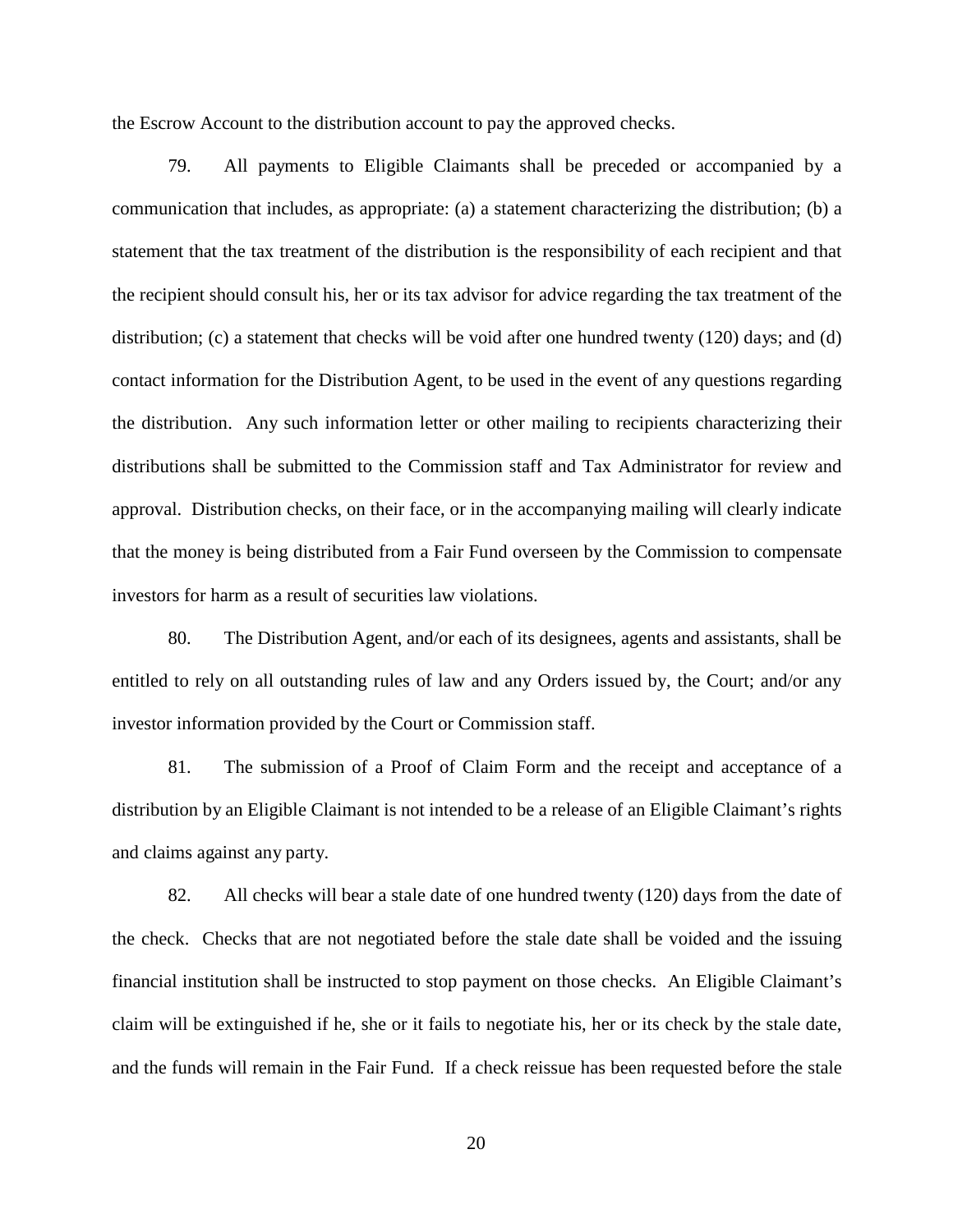date, such request is governed by the following section.

## Uncashed Checks and Reissues

83. The Distribution Agent shall use its best efforts to make use of reasonable commercially available resources and other reasonably appropriate means to locate all Eligible Claimants whose checks are returned to the Distribution Agent as undeliverable by the U.S. Postal Service, and will reissue checks to Eligible Claimants who are located to the extent a new address is identified. Such reissued checks will be void at the later of one hundred twenty (120) days from the issuance of the original check or sixty (60) days from the reissuance, and in no event will a check be reissued after one hundred twenty (120) days from the date of the original issuance without approval from the Commission staff. Where new address information is not available after a diligent search (and in no event later than one hundred twenty (120) days after the initial mailing of the original check), the check shall be voided and the Distribution Agent shall instruct the issuing financial institution to stop payment on such check.

84. The Distribution Agent shall reissue checks to Eligible Claimants upon the receipt of a valid written request from an Eligible Claimant. In cases where an Eligible Claimant is unable to endorse a disbursement check as written (*e.g.*, name change as a result of marriage, divorce or death), and the Eligible Claimant or its lawful representative requests the reissuance of a disbursement check under a different name, the Distribution Agent will request, and must receive, documentation supporting the change. The Distribution Agent will review the documentation to determine the authenticity and propriety of the change request. If such change request is properly documented, the Distribution Agent will issue an appropriately redrawn check to the requesting party. Such reissued checks will be void at the later of one hundred twenty (120) days from the issuance of the original check or sixty (60) days from the reissuance, and in no event will a check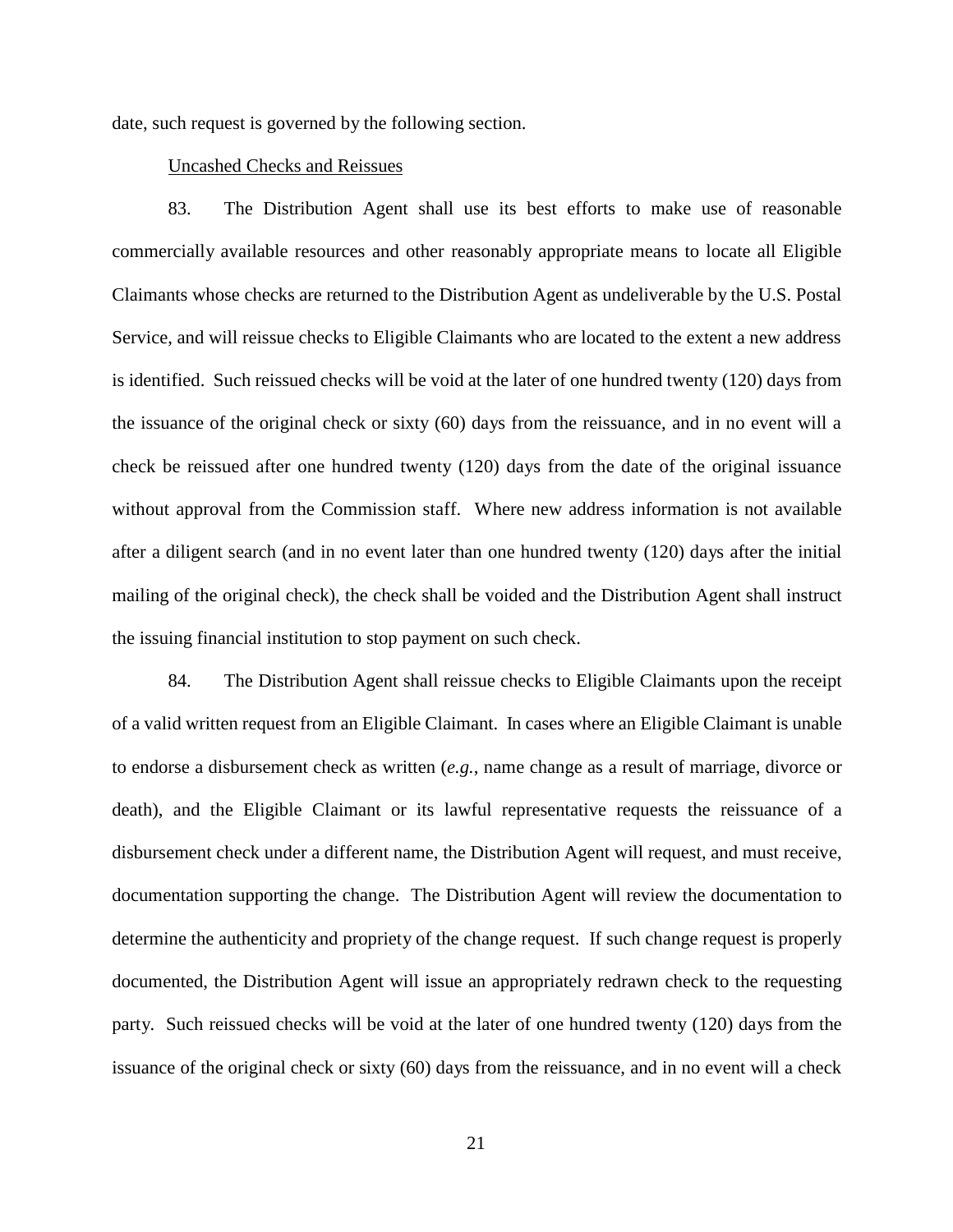be reissued after one hundred twenty (120) days from the date of the original issuance without the approval of Commission staff.

85. In addition, the Distribution Agent will make reasonable efforts to contact Eligible Claimants to follow up on the status of uncashed Distribution Payments over \$100.00 (other than those returned as "undeliverable") and take appropriate action to follow up on the status of uncashed checks at the request of Commission staff. The Distribution Agent may reissue such checks, subject to the time limits detailed herein.

#### Residual Funds

86. Approximately one year following initial distribution, after all taxes of the Net Available Fair Fund have been satisfied, if there are remaining funds from uncashed checks the Commission staff may at its discretion seek Court approval to distribute those residual funds to Eligible Claimants, if any, who filed claims with the Distribution Agent after the Claims Bar Date or who were late in curing a previously rejected claim. The late Eligible Claimants will receive a Distribution Payment up to the Recognized Claim that would have been received if the claim had been filed on time.

87. If any funds remain after the payment of claims that were filed late or cured after the Claims Bar Date, or if no such claims exist, Commission staff may at its discretion seek Court approval to allocate those residual funds on a *pro rata* basis to all Eligible Claimants who cashed a distribution check or received a wire and who would receive at least the Minimum Distribution Amount from such additional distribution.

88. If, after consultation between the Distribution Agent and Commission staff, any further distribution is not deemed cost effective, the remaining funds may be transmitted to the Commission for transfer to the U.S. Treasury after all reports and accountings have been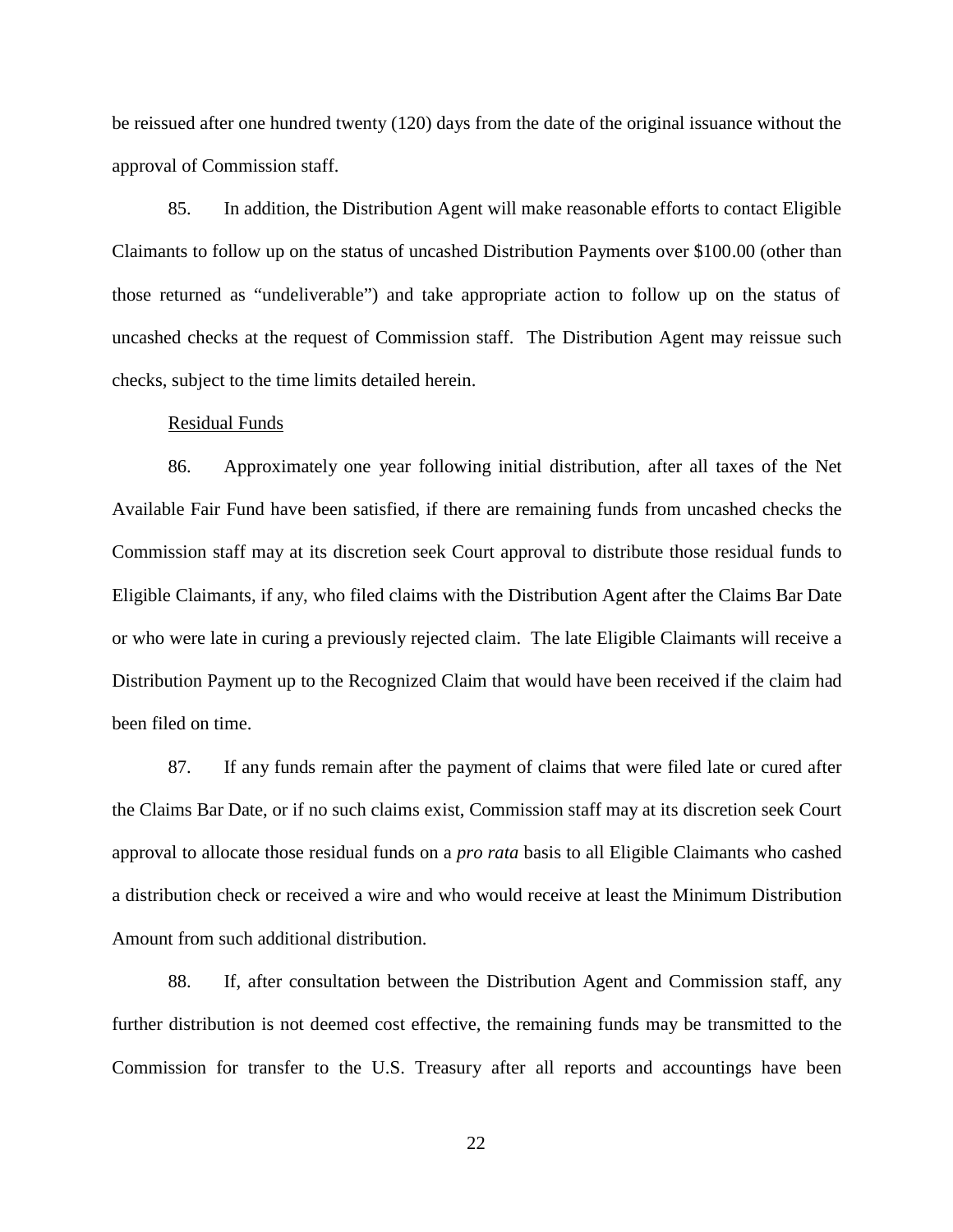completed, as provided below.

## Filing of Reports and Accountings

89. The Distribution Agent shall provide to the Commission staff and file with the Court a progress report and a quarterly account statement in a format to be provided by Commission staff, within forty-five (45) days of the Court approval of this Plan, and shall provide to Commission staff and file additional reports and quarterly account statements within twenty (20) days after the end of every calendar quarter. Such progress reports shall inform the Court and the Commission staff of the activities and status of the Fair Fund during the requested reporting period, and shall specify, at a minimum, the location of the account(s) comprising the Fair Fund, including among other things, an interim accounting of all monies in the Fair Fund.

90. When the final distribution is completed, the Distribution Agent shall provide to Commission staff a final report summarizing all tasks undertaken and the outcome of its administrative efforts. The Distribution Agent shall make arrangement for the final payment of taxes, submit a final accounting of all monies received, earned, spent, and distributed in connection with the administration of the Plan in a format provided by the Commission staff, and arrange to have any remaining funds paid to the Commission for transfer to the U.S. Treasury.

#### Termination of the Fair Fund

91. The Fair Fund will be eligible for termination and the Distribution Agent will be eligible for discharge after each of the following has occurred: A final report and accounting has been submitted to and approved by the Court; all taxes and fees have been paid; and all remaining funds have been transferred to the Commission for transfer to the U.S. Treasury.

92. Once the Fair Fund has been terminated, no further claims will be allowed and no additional payments will be made whatsoever.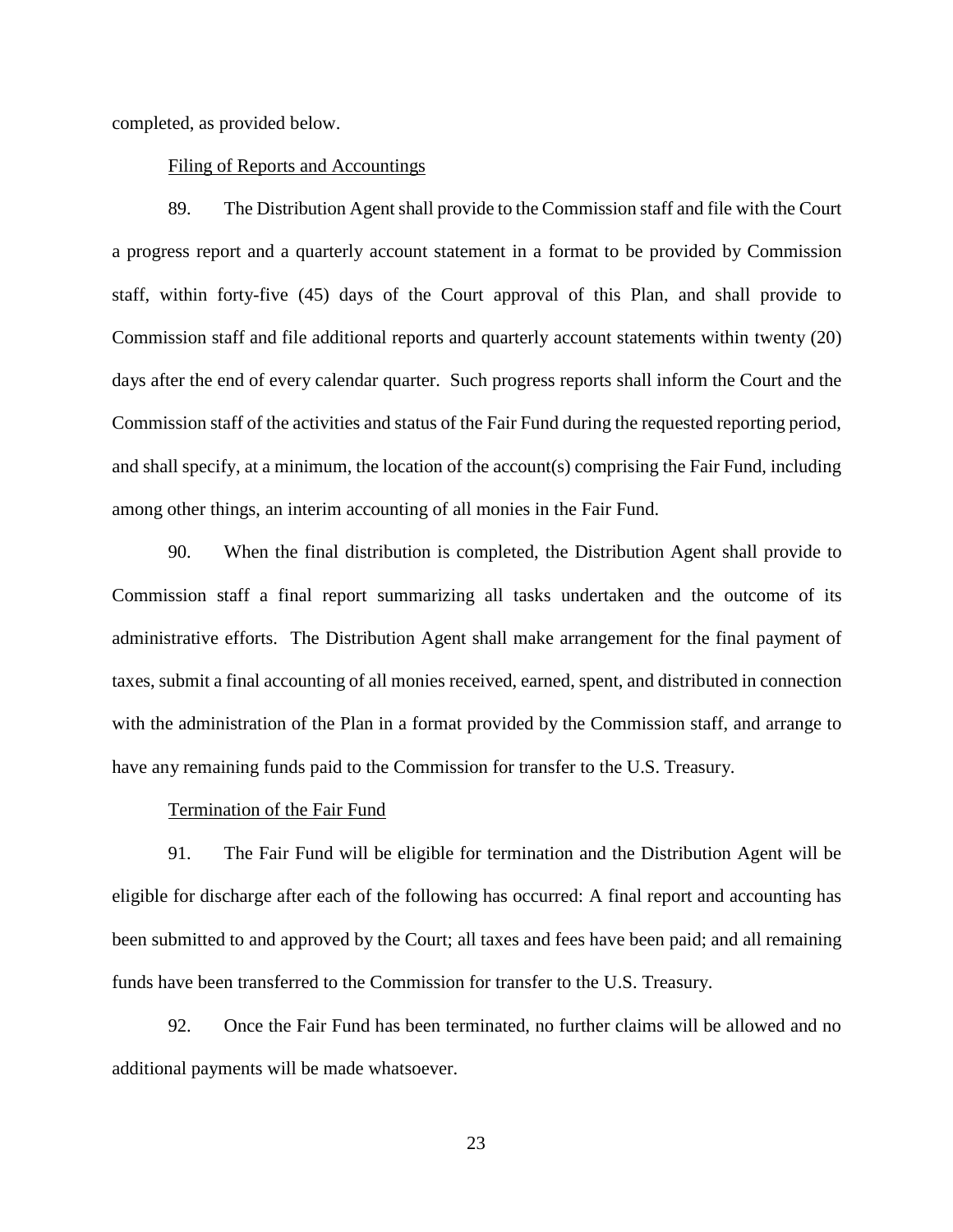# Document Retention and Wrap-Up

93. Pursuant to Commission direction, the Distribution Agent will either turn over to the Commission or destroy all documents, including documents in any media, six (6) years after the approval of the final accounting. In addition, the Distribution Agent will shut down the tollfree number and website established specifically for the administration of the Fair Fund upon the transfer of any remaining funds to the Commission.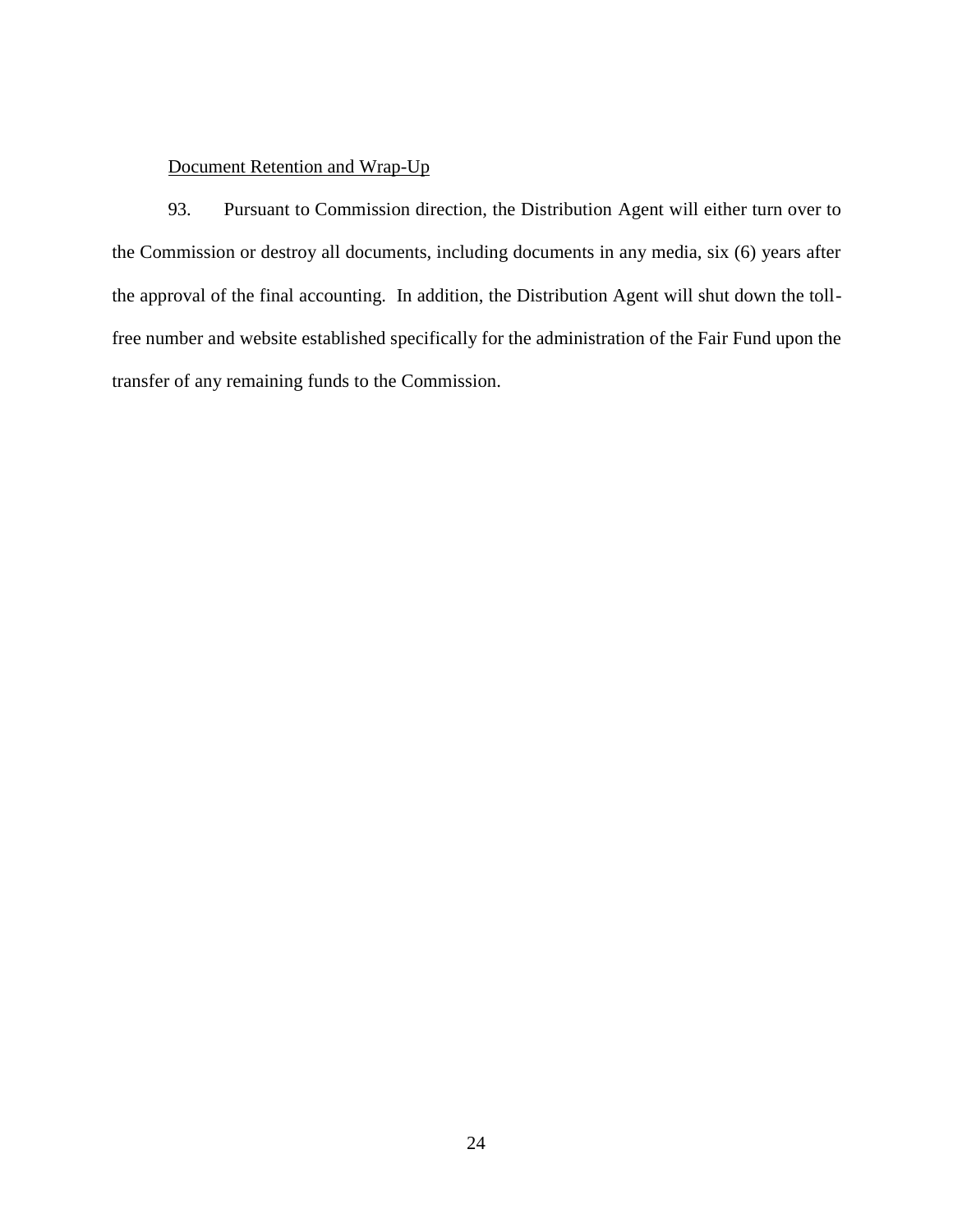## **ATTACHMENT A**

# **PLAN OF ALLOCATION**

This Plan of Allocation provides for distribution of the Fair Fund to Eligible Claimants on a *Pro Rata* basis. The Fair Fund will be distributed to Eligible Claimants as described below:

1. For shares of Eligible Securities purchase or otherwise acquired between February 21, 2002 through May 17, 2005,<sup>5</sup> inclusive, the Recognized Claim will be calculated as set forth below:

- a. For shares sold on or before August 15, 2005, the Recognized Claim shall be the difference between the purchase price paid and the sale price received.
- b. For shares held at the close of trading on August 15, 2005, the Recognized Claim shall be the purchase price paid.

2. An Eligible Claimant's Recognized Claim under the Plan of Allocation will be the sum of his, her or its Recognized Claim amounts.

3. A Recognized Claim amount shall be calculated for each purchase or acquisition of Collins & Aikman common stock during the Relevant Period that is listed in the Proof of Claim Form and for which adequate documentation is provided. If a Recognized Claim amount calculates to a negative number or zero under the formula above, that Recognized Claim amount will be zero.

<sup>&</sup>lt;sup>5</sup> Collins & Aikman common stock was adjusted by a one-for-two and one-half reverse stock split effective May 29, 2002, the number of shares purchased prior to May 29, 2002 will be divided by 2.5 and the price per share will be multiplied by 2.5 prior to applying the formulae herein.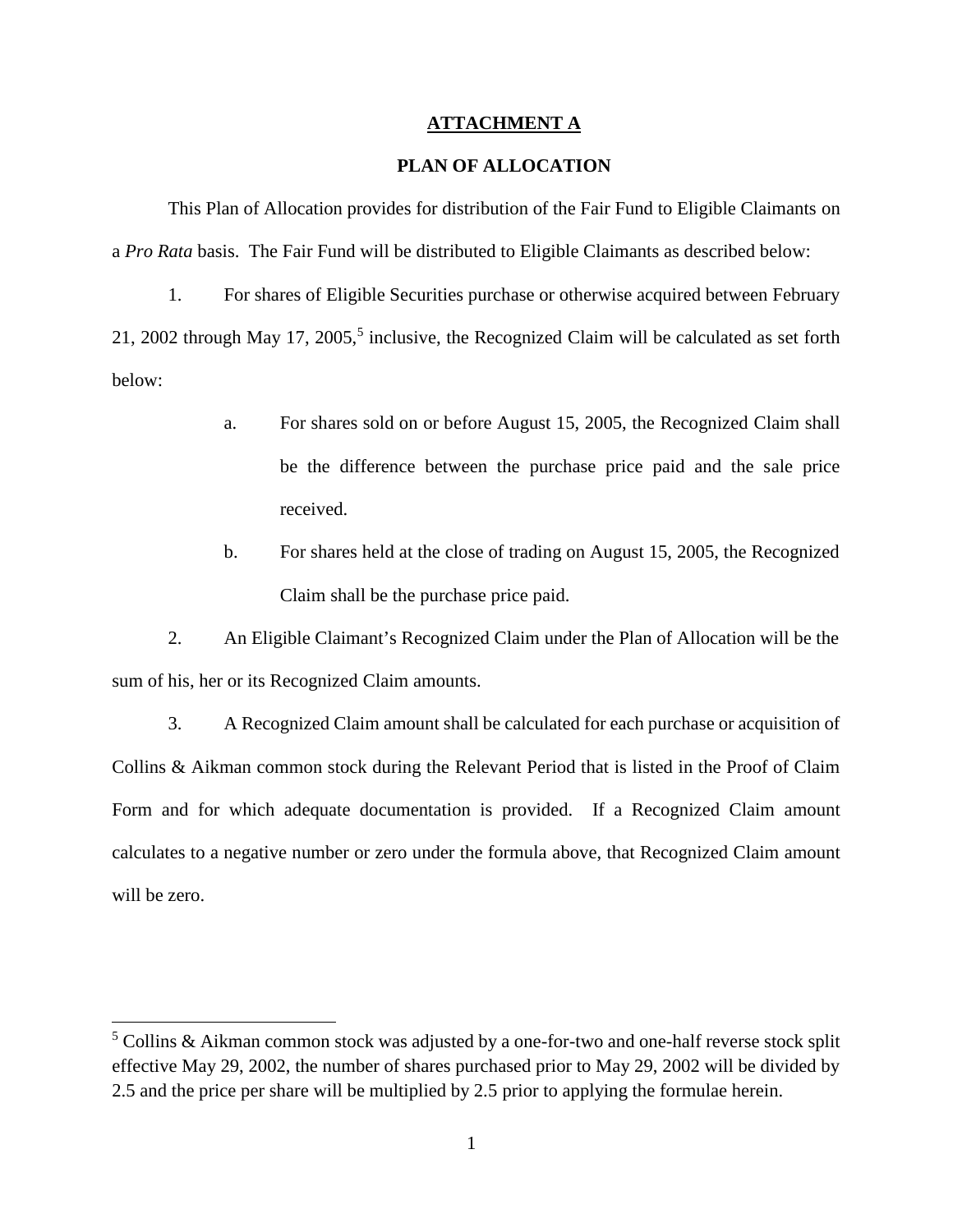4. In the event an Eligible Claimant has more than one purchase or sale of Collins & Aikman common stock, all purchases and sales shall be matched on a First In First Out (FIFO) basis: Relevant Period sales will be matched first against any Collins & Aikman common stock held at the beginning of the Relevant Period and then against purchases in chronological order.

5. In the event that there is an opening short position in Collins & Aikman common stock, the earliest Class Period purchases of Collins & Aikman common stock shall be matched against such opening short position, and not be entitled to a recovery, until that short position is fully covered.

6. Purchase price paid and sale price received will not include commissions and other fees.

7. If an Eligible Claimant had a Net Market Profit from his, her or its transactions in Collins & Aikman common stock during the Relevant Period, the value of his, her or its Recognized Claim will be zero.

8. If an Eligible Claimant suffered Market Loss on his, her or its transactions in Collins & Aikman common stock during the Relevant Period, but that Market Loss was less than the Eligible Claimant's Recognized Claim calculated above, then the Eligible Claimant's Recognized Claim will be limited to the Net Market Loss.

9. For purposes of determining whether an Eligible Claimant had a Market Profit from his, her or its overall transactions in Collins & Aikman common stock during the Relevant Period or suffered a Market Loss, the Distribution Agent shall: (a) total the amount paid for all Collins & Aikman common stock purchased during the Relevant Period (the "Total Purchase Amount"); (b) match any sales of Collins & Aikman common stock during the Relevant Period first against the opening position in the stock (the proceeds of those sales will not be considered for purposes